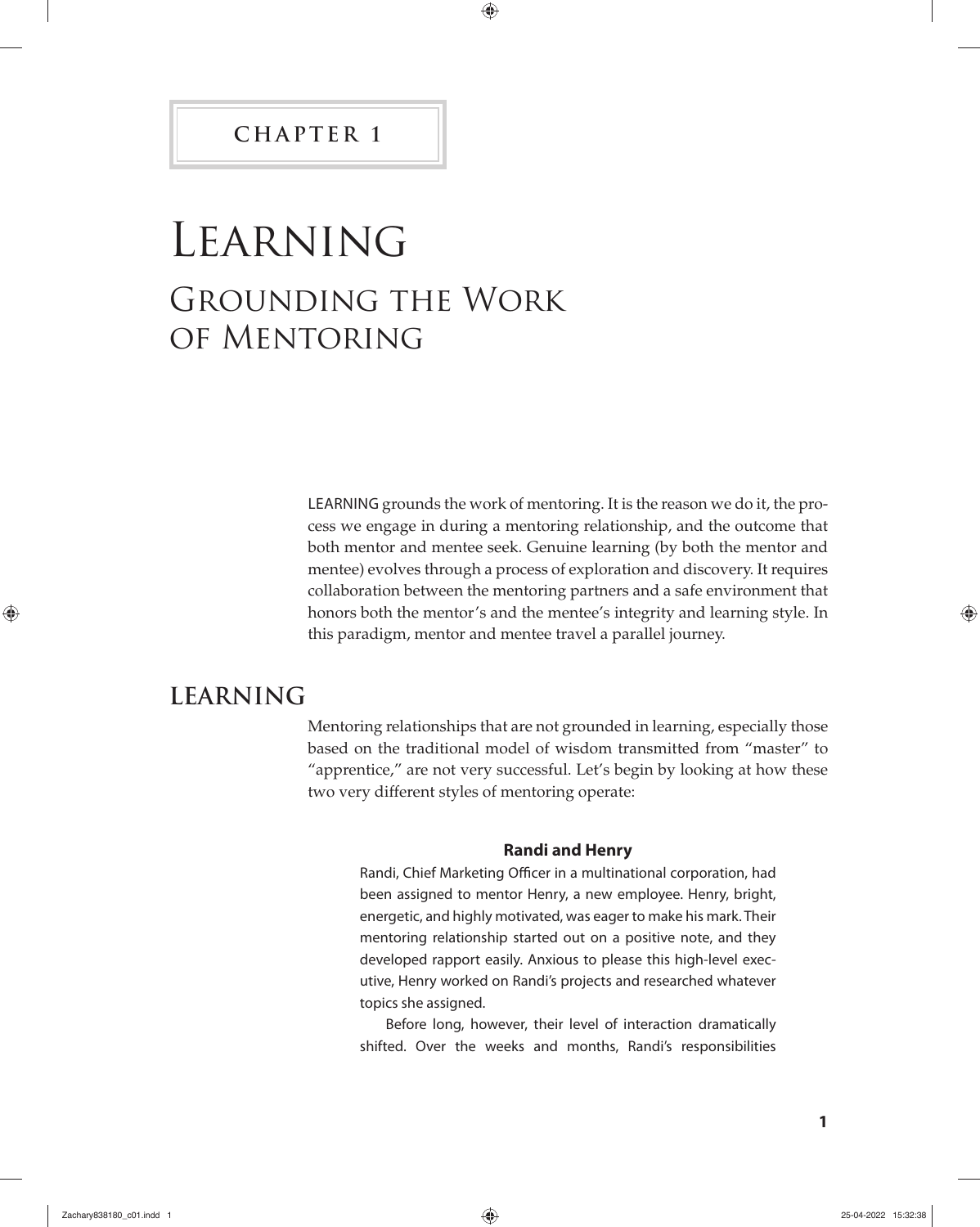increased, and she had less and less time for Henry. Soon they drifted from two-way information-sharing and discussion to transaction and information-giving. There was no time available for raising or answering questions, and Randi's emails were brusque and matter-of-fact.

⊕

Henry soon became frustrated. He had learned a great deal by shadowing Randi, but he hungered for more. What was missing was the opportunity for Henry and Randi to discuss and process the learning that was taking place.

This mentoring model is not unique to the corporate world. There are similar examples in academia, where the mentee is so eager to get ahead that the exposure that comes with "carrying a professor's briefcase" makes the experience worthwhile. In Henry's case, however, that benefit was short term.

Jocelyn, too, had high ambitions and realized that she was missing specific skills to get ahead. She approached Carlo, a high performer and muchadmired manager in her organization, to be her mentor. Jocelyn and Carlo's mentoring relationship, collaborative from the beginning, was much more successful.

#### **Carlo and Jocelyn**

At their first meeting, Carlo helped Jocelyn crystallize her amorphous learning goals. Together, they set ground rules for the relationship and agreed that it would be Jocelyn's responsibility to initiate the contact between them.

Each time they met, Carlo and Jocelyn reviewed the progress they were making toward Jocelyn's learning goals. They also set aside regular time to talk about their levels of satisfaction with their interaction and how each felt things were going.

They had to work through one potential rough spot: Jocelyn was eager to do as much as possible, and she wanted more of Carlo's time than Carlo felt he could spare. Because they had intentionally built time to reflect into their regular meetings, they were able to talk openly and honestly about Jocelyn's concerns. They also identified other areas Jocelyn could explore for learning on her own, including several projects, client meetings, and strategic internal meetings. This gave Jocelyn more ways to approach her goals, and freed Carlo to do his own work.

What made the difference in these two very different examples? Randi and Henry's more traditional mentoring relationship was one-way, with

⊕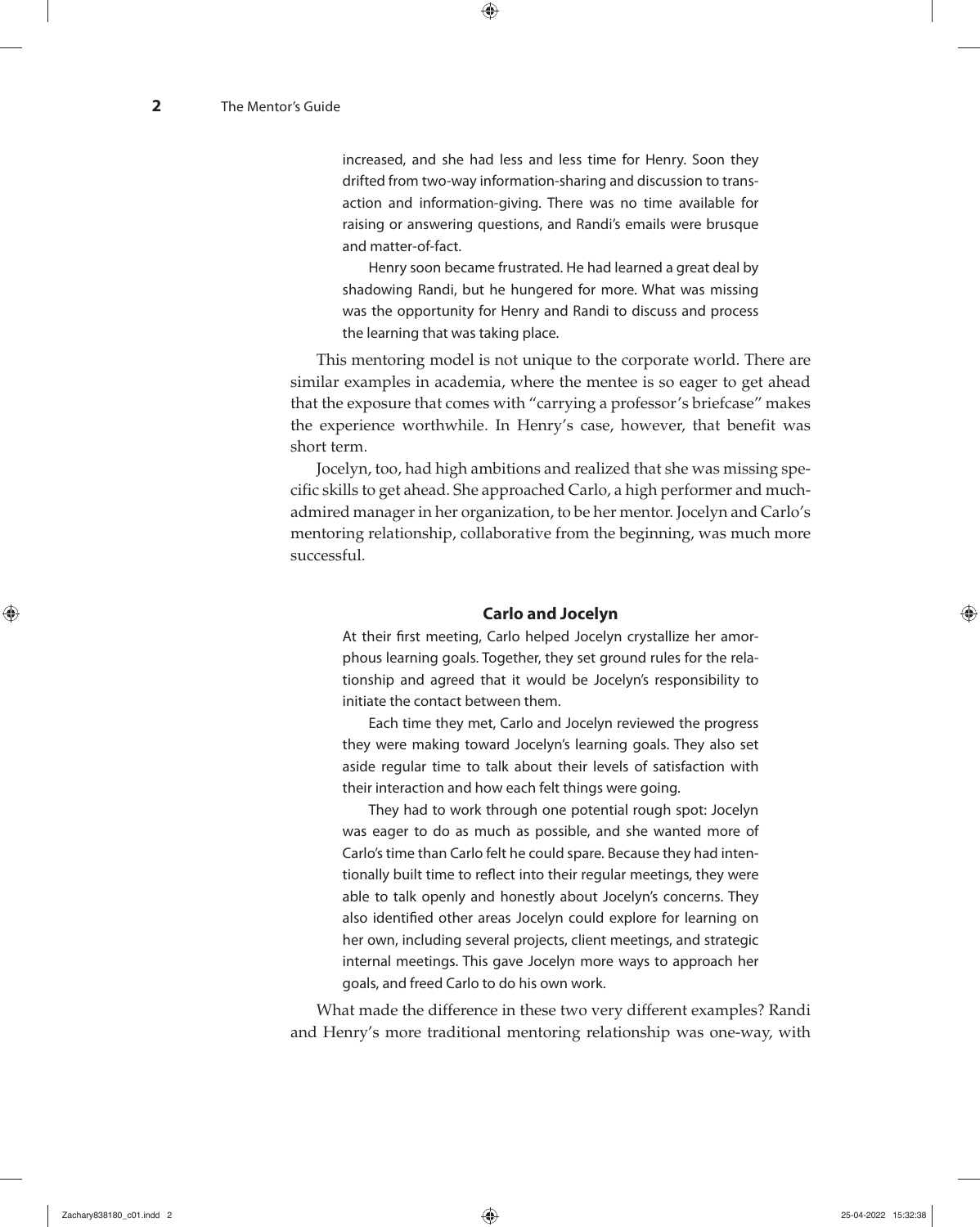knowledge transmitted from mentor to mentee. Jocelyn's more successful relationship with Carlo was a collaborative learning partnership in which learning flowed freely in both directions.

 $\bigcirc \hspace{-1.4mm} \bigcirc$ 

At a deeper level, these two examples illustrate the difference between the old and new paradigms of mentoring. In the more traditional, authoritarian, teacher–dependent, student–supplicant paradigm, a passive mentee is expected to receive and absorb knowledge.

Today, mentoring has become collaborative; it is now a mutual discovery process in which both the mentor and mentee have something to bring to the relationship ("the give") and something to gain that broadens each of their perspectives ("the get"). Wisdom is not passed down, but discovered and nurtured. This shift frees both partners to learn together.

# **Creating a Learning Partnership**

The collaborative mentoring paradigm you will learn about in this book is rooted in principles and practices of adult learning. Mentor and mentee work together to achieve specific, mutually defined goals that focus on developing the mentee's skills, abilities, knowledge, and thinking; it is in every way a learning partnership.

The mentee plays an active role in the learning, sharing responsibility for the priorities, learning, and resources, and becoming increasingly selfdirected in the process. The mentor nurtures and develops the mentee's capacity for self-direction (from dependence to independence to interdependence) over the course of the relationship. Throughout the learning relationship, both mentoring partners share accountability and responsibility for achieving the mentee's learning goals.

When learning goals have been accomplished, it is time to bring the relationship to closure. If goals have not been achieved by a prearranged deadline or the partners agree on more goals, the mentoring partners are free to review, assess, and renegotiate their relationship.

### **Elements of the Learning-Centered Mentoring Paradigm**

The learning-centered mentoring paradigm includes seven critical elements: reciprocity, learning, relationship, partnership, collaboration, mutually defined goals, and development:

1. *Reciprocity*. The presence of reciprocity and mutuality in a mentoring relationship frequently surprises first-time mentors. Each partner has specific responsibilities, contributes to the relationship, and learns from the other. Both partners say that as a result, their perspectives expand and they gain new knowledge; mentoring is a value-added relationship for them.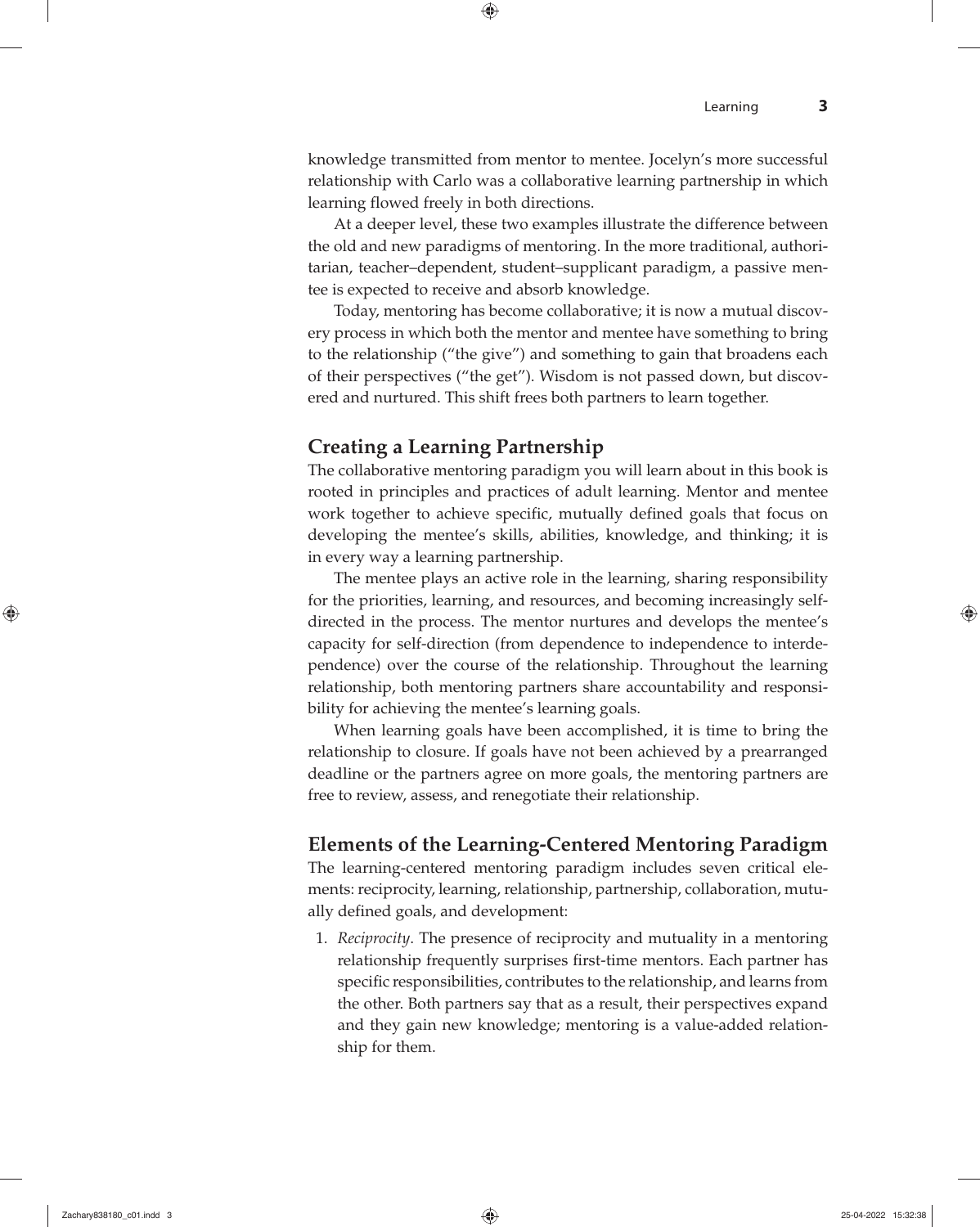2. *Learning*. Without the presence of learning, mentoring ceases to exist. It is the purpose, the process, and the product of a mentoring relationship. That's why it is essential that you understand your mentees as learners and yourself as a learning facilitator. As a mentor, you will need to know how to engage and guide your mentee appropriately and create a climate that supports learning. And you must also be open to learning yourself.

⊕

- 3. *Relationship*. Strong relationships motivate, inspire, and support learning and development. Michael Fullan reminds us "there is more to relationships than relationships. Effective relationships have a certain quality."1 And we believe that quality is essential when it comes to mentoring relationships. Good mentoring relationships take time to develop and grow. From the beginning, both mentor and mentee must be open and trusting and honor each other's uniqueness. Both partners need to actively work at establishing, maintaining, and strengthening the relationship throughout their mentoring time.
- 4. *Partnership*. A good relationship forms the basis for a strong mentoring partnership. You and your mentee respect one another and are attuned to each other's needs. This will help you establish agreements that are anchored in trust. With a strong partnership, you will both feel secure enough to work at building and strengthening the relationship and to hold yourself and each other accountable for results.
- 5. *Collaboration*. Partnership is, by definition, collaborative. Together, you and your mentee build the relationship, share knowledge, and come to consensus about the focus of the mentee's desired learning; then you actively work together to achieve it.
- 6. *Mutually defined goals*. Mentoring must flow in the direction of defined goals—otherwise, like a river without a clear channel, your relationship will meander until it dries up. It is vital to clarify and articulate learning goals at the beginning and to review them throughout the mentoring relationship. This means asking questions, listening to answers, and engaging in ongoing conversation to ensure that you select meaningful goals that will guide the work of the relationship.
- 7. *Development*. Mentoring needs to promote the mentee's development and growth. When development is future directed, it creates its own momentum. As a skilled mentor, you can consciously facilitate movement forward by providing appropriate support, challenge, and "help in anchoring the vision of the potential self."<sup>2</sup> This means helping mentees to develop the skills, knowledge, abilities, and thinking necessary to achieve their success. And while we are on the topic of development, mentoring offers the opportunity to develop yourself too. We talk more about this in Chapter 4.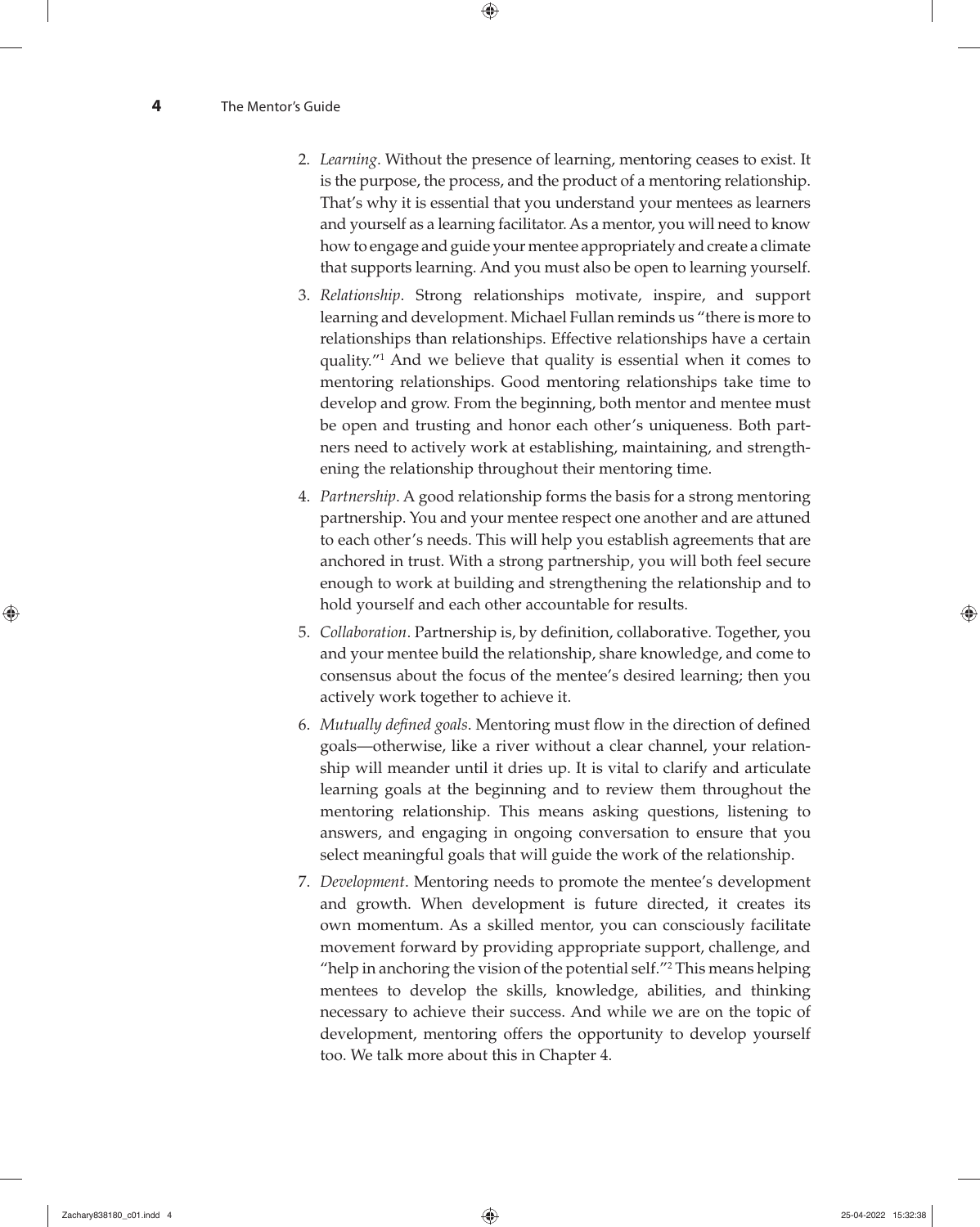# **MENTORING BASED ON PRINCIPLES OF ADULT LEARNING**

The shift in mentoring practice aligns with basic principles of adult learning first laid out by Malcolm Knowles 40 years ago:3

- Adults learn best when they are involved in diagnosing, planning, implementing, and evaluating their own learning.
- The role of the facilitator is to create and maintain a supportive climate that promotes conditions necessary for learning to take place.
- Adult learners have a need to be self-directing.

⊕

- Readiness for learning increases when there is a specific need to know.
- Life's reservoir of experience is a primary learning resource; the life experiences of others enrich the learning process.
- Adult learners have an inherent need for immediacy of application.
- Adults respond best to learning when they are internally motivated to learn.

Table 1.1 defines the elements of the learner-centered mentoring paradigm.

Over the past four decades, knowledge about adult learning has expanded and deepened exponentially. Research, critical analysis, and practice have added layers of depth and nuance to the stalwart concepts like self-directed learning and transformative learning. Neuroscience has opened up new terrain that has allowed us to explore how brain circuitry relates to learning; and there has been more acknowledgment and consideration about context of learning. For more information about the myriad concepts and theories about how adults learn, we highly recommend *Learning in Adulthood: A Comprehensive Guide* by Sharan Merriam and Lisa Baumgartner (2020).4

As research has opened new areas of understanding, we have become more attuned to the complexities of facilitating adult learning.<sup>5</sup> And, inevitably, we also have become more aware of what we don't know. Neuroscience has given us new windows into understanding the dynamics of adult learning. We have only just begun to mine the emerging research.

Many related theories inform adult learning practice today. We focus on three of them: emotional intelligence, self-directed learning, and transformational learning.

# **Emotional Intelligence**

Emotional intelligence is the ability to recognize and understand our own emotions (self-awareness) and the emotions of others (social awareness) and then to use this ability to guide our behavior (self-management) and

⊕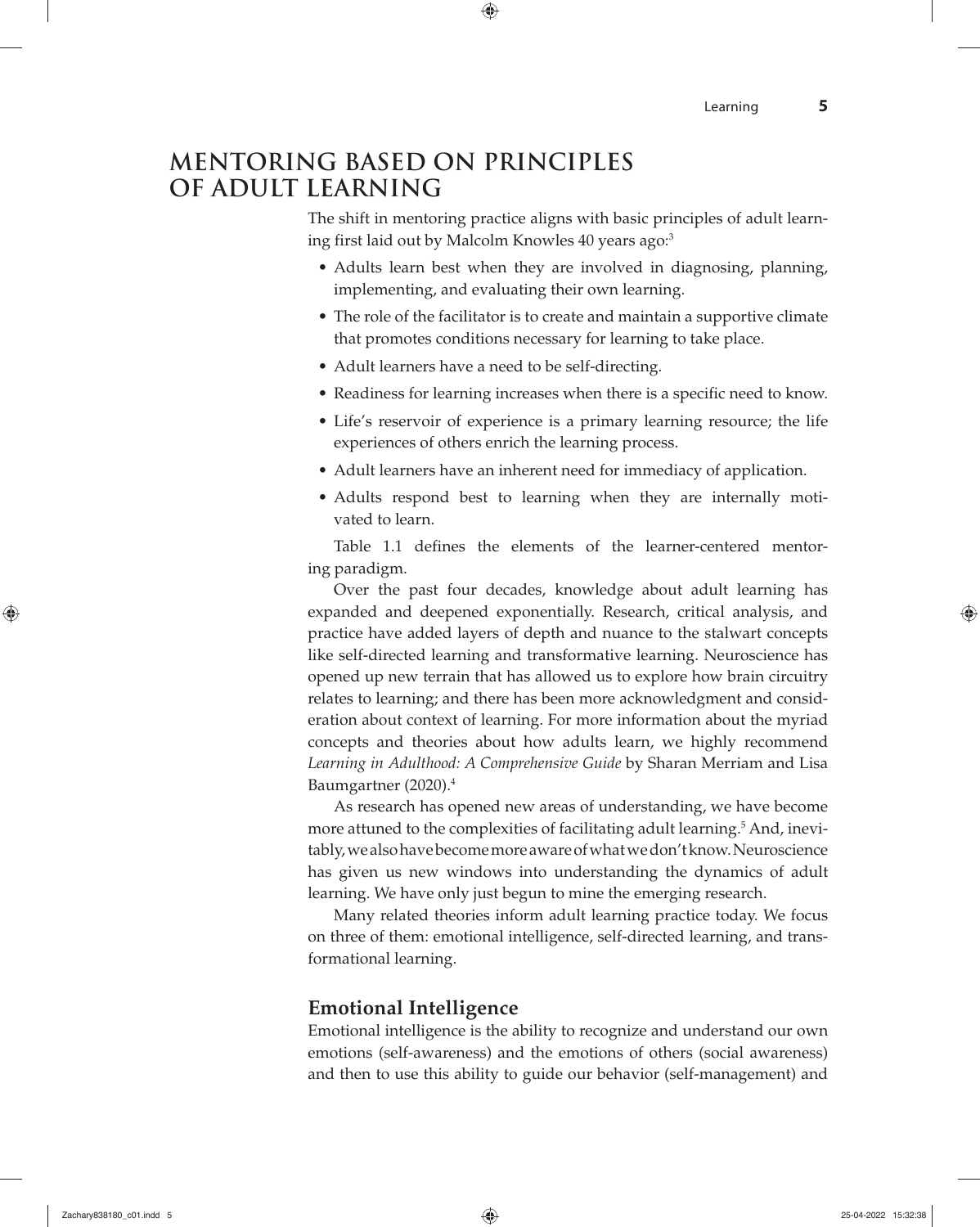| <b>TABLE 1.1</b><br><b>Elements in the Learner-Centered Mentoring Paradigm</b> |                                                                                                                                                                                                     |                                                                                                                                                        |  |  |
|--------------------------------------------------------------------------------|-----------------------------------------------------------------------------------------------------------------------------------------------------------------------------------------------------|--------------------------------------------------------------------------------------------------------------------------------------------------------|--|--|
| <b>Mentoring Element</b>                                                       | <b>Changing Paradigm</b>                                                                                                                                                                            | <b>Adult Learning Principle</b>                                                                                                                        |  |  |
| Mentee role                                                                    | From: Passive receiver<br>To: Active partner                                                                                                                                                        | Adults learn best when they are<br>involved in diagnosing, planning,<br>implementing, and evaluating their<br>own learning.                            |  |  |
| Mentor role                                                                    | From: Authority<br>To: Facilitator                                                                                                                                                                  | The role of the facilitator is to create<br>and maintain a supportive climate<br>that promotes the conditions<br>necessary for learning to take place. |  |  |
| Learning process                                                               | From: Mentor-directed and<br>responsible for the mentee's learning<br>To: Self-directed with the mentee<br>responsible for own learning                                                             | Adult learners have a need to be<br>self-directing.                                                                                                    |  |  |
| Length of<br>relationship                                                      | From: Calendar focused<br>To: Goal determined                                                                                                                                                       | Readiness for learning increases when<br>there is a specific need to know.                                                                             |  |  |
| Mentoring<br>relationship                                                      | From: One life = one mentor; one<br>$mentor = one$ mentee<br>To: Multiple mentors over a lifetime<br>and multiple modalities for<br>mentoring: individual, group,<br>complementary, and peer models | Life's reservoir of experience is<br>a primary learning resource: the life<br>experiences of others enrich the<br>learning process.                    |  |  |
| Setting                                                                        | From: Face-to-face<br>To: Multiple and varied venues and<br>opportunities                                                                                                                           | Adult learners have an inherent need<br>for immediacy of application.                                                                                  |  |  |
| Focus                                                                          | From: Product oriented: knowledge<br>transfer and acquisition<br>To: Process oriented: critical<br>reflection and application                                                                       | Adults respond best to learning when<br>they are internally motivated to learn.                                                                        |  |  |

manage our relationships (relationship management).<sup>6</sup> For example, emotionally intelligent mentors are easy to relate to and always make their mentees feel comfortable, even when they are overloaded with a demanding workload. Their door is always open, both literally and figuratively. They listen carefully and ask good questions, so their mentees believe that they "get them." And they check in regularly to make sure that their mentees are getting what they need from them when they need it.

Zachary838180\_c01.indd 6 25-04-2022 15:32:38

 $\bigoplus$ 

♠

 $\bigoplus$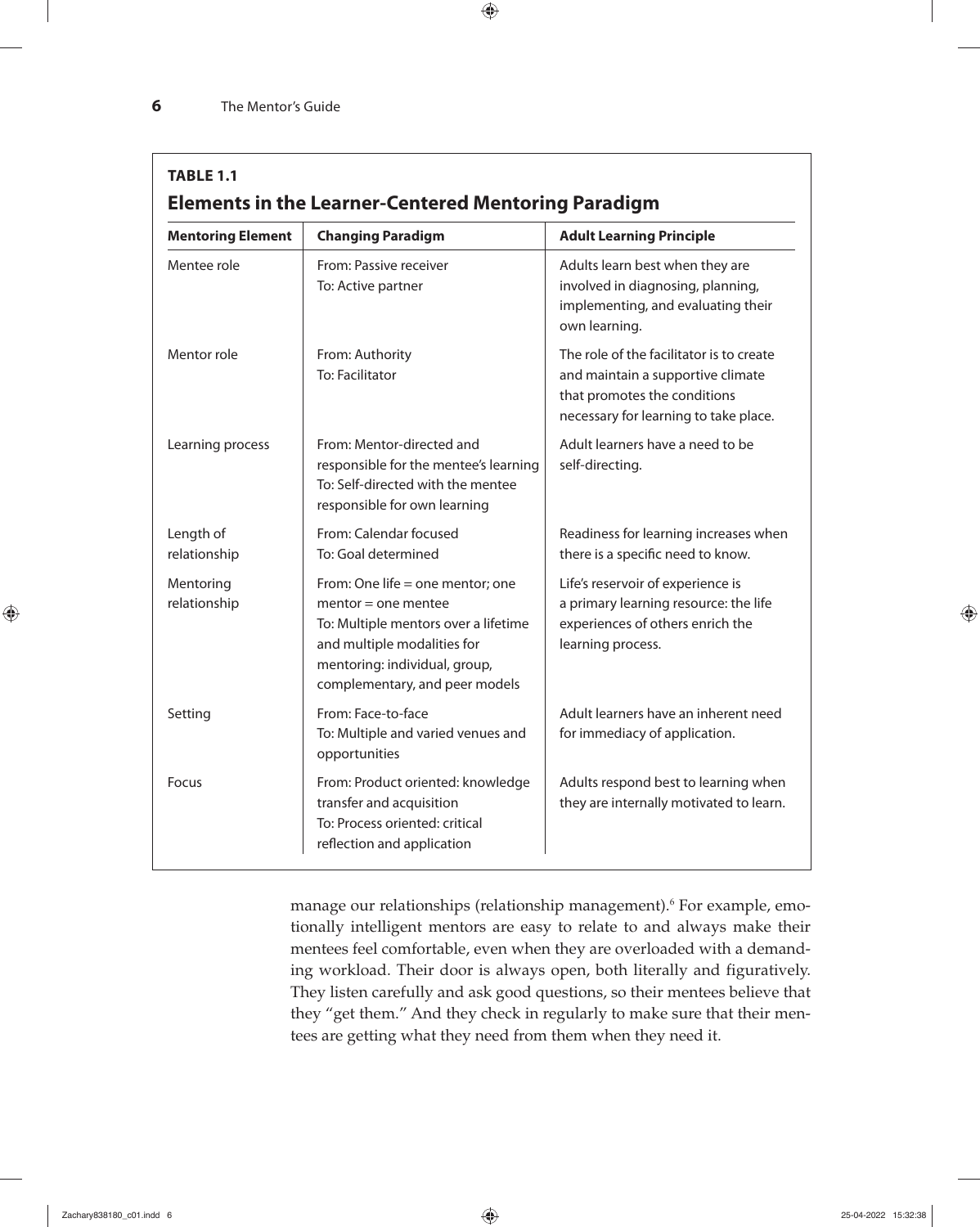#### Learning **7**

To move learning forward, you must become a student and steward of emotional intelligence. This means:

- Being self-aware and managing your own emotions.
- Being other aware and able to read your mentees.

 $\bigcirc$ 

• Being able to manage your mentoring relationships.

Everyone has, to a lesser or greater degree, an innate level of emotional intelligence. As with most other things, emotional intelligence gets better with practice.

The following story of Janine and Gabe illustrates a mentor's emotional intelligence at work.

#### **Janine and Gabe**

Gabe, Janine's current mentee, is quiet and shy to the extreme. In their first few conversations, he made no eye contact and literally talked to the wall. Janine is well aware that Gabe needs time to frame his thoughts and talk about them and has patiently given him leeway to do so. But during their most recent session, he seemed so distant that she doubted he would even notice if she left the room. She wondered what kind of an impact his oneway conversational style was having on his relationships with work colleagues.

During their next mentoring meeting, Janine stopped Gabe when he started "talking to the wall."

Keeping a neutral tone, she began, "I sense that you have something on your mind that you need to work out. While part of our purpose in working together is to help you deepen your thinking, I'm not sure that the way we're going about it now is the best use of our time. My observation is that you come here not to get additional perspective, but to actually formulate your thoughts during our meeting. I can see that when you are working out your ideas, you are staring at the wall—totally in your head. You don't seem to know that I'm here, and it makes me wonder if I really need to be present." She paused a moment. Gabe was quiet, so she continued.

"We're supposed to be in partnership, but you aren't asking for help. You aren't asking for input. Sometimes I do want to offer a comment, but you can't see that in my body language or facial expression because you aren't looking at me. What's your take on that?"

⊕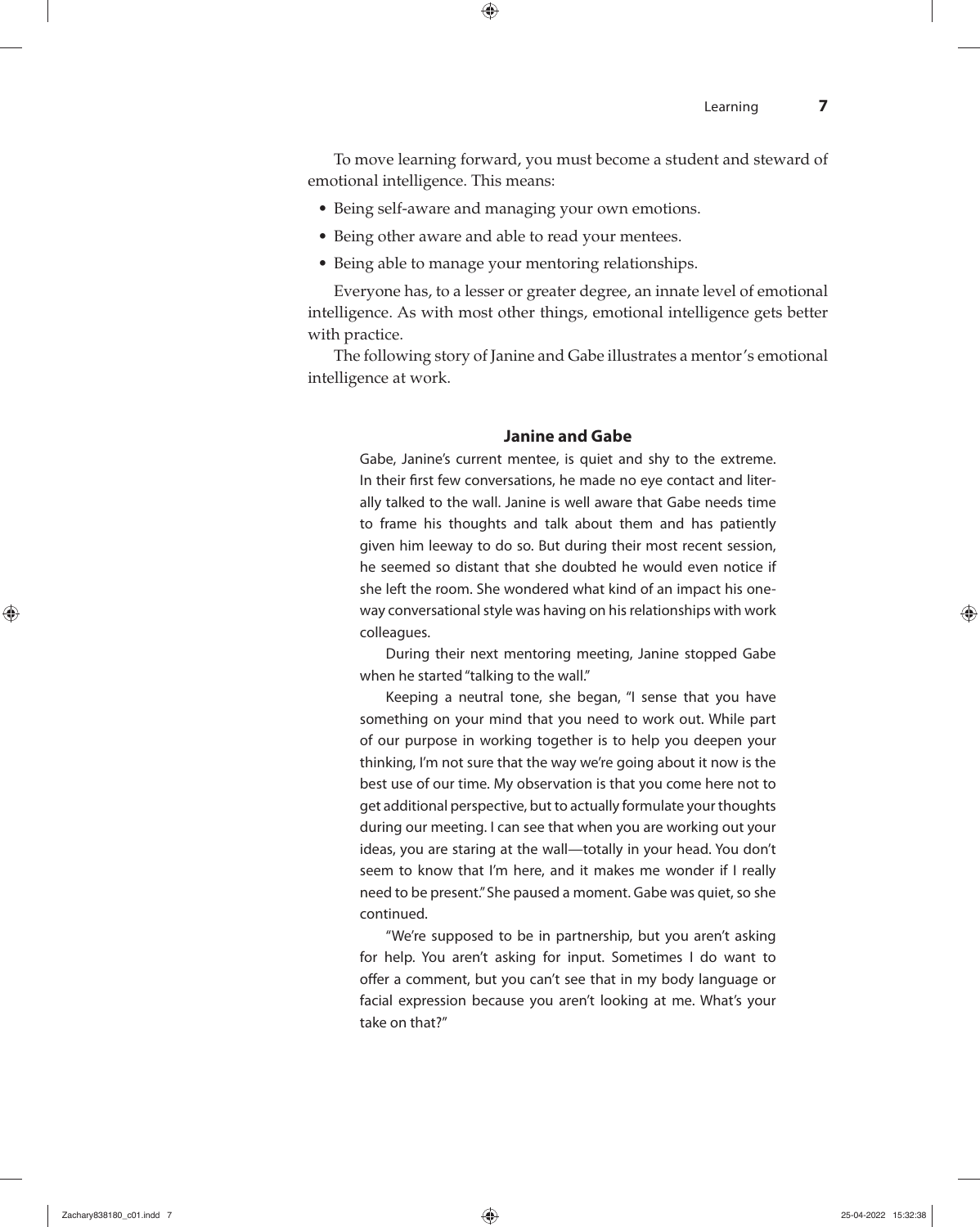Gabe looked down at his hands, his lips pressed together. Janine could see that he did not know how to respond, so she continued with concerned questions, seeking to understand. "First of all, Gabe, I'm wondering if perhaps you've been doing this for so long you're not even aware of it. Maybe you're not conscious of the impact it has on other people, especially those you work with. I think that's something that we should be talking about."

⊕

Janine could see that Gabe lacked the emotional intelligence to understand the impact of his behavior on others. She also was aware that Gabe wasn't taking optimum advantage of her time as a mentor to sort out his thinking in advance.

Janine is an experienced and excellent mentor. She always tries to turn situations into learning opportunities, and she creates a climate for openness. She makes her mentees feel confident even when they are clearly wrong, and she does this by giving them feedback in a way that can lead to new understanding rather than embarrassment or anger. She shares her own stories and experiences, and reveals her vulnerabilities as a way of demonstrating her support. She doesn't solve problems for her mentees but empowers them to do it for themselves.

Although Gabe was resistant at first, Janine's understanding and nonthreatening approach finally got through to him. He needed structure to marshal his thoughts, and she provided it. As a result of her feedback, Gabe began to come to the sessions more prepared with his thinking, so that he could present ideas to Janine and be ready to listen as well as talk. Janine challenged him to bring that same intention to his other meetings and to become more aware of his tendency to engage in one-way communication. By raising his awareness and challenging him to monitor his behavior, Gabe was able to more fully engage in the relationship. Over time, he became an active mentoring partner and more engaged with colleagues.

Lack of self-awareness is the biggest impediment to developing emotional intelligence. Parker Palmer reminds us that "encounters with mentors . . . can awaken a sense of self and yield clues to who we are."7 Janine gave Gabe "a clue" and, as a result, stimulated the growth of his emotional intelligence.

Effective mentors are emotionally intelligent and foster emotional intelligence in their mentees. Table 1.2 offers some questions for you to consider in thinking about your own emotional intelligence.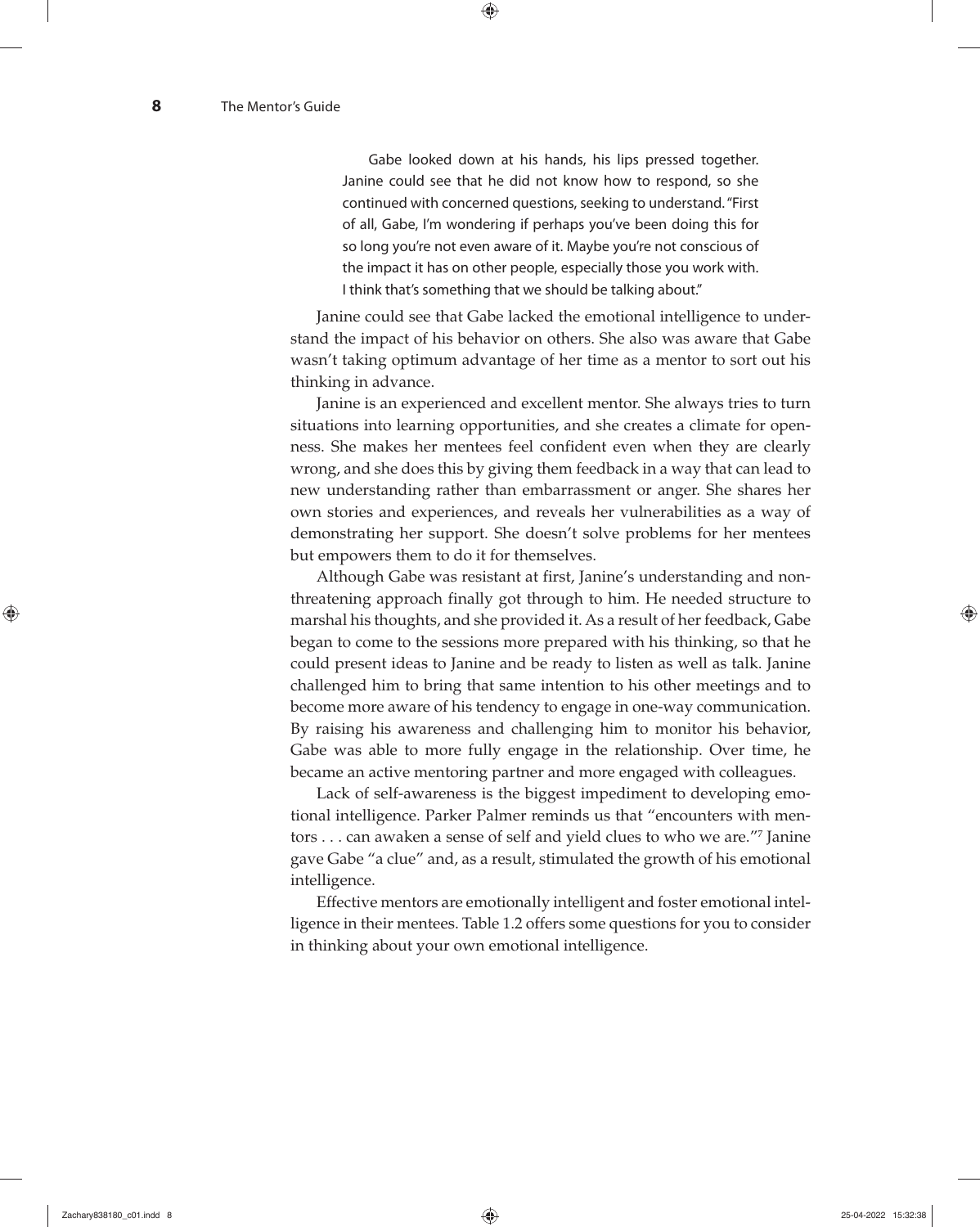# **TABLE 1.2 Questions to Consider About Emotional Intelligence**

| <b>Four Components of</b><br><b>Emotional Intelligence</b> | <b>Questions to Consider</b>                                                                                                                                                                                                                                                                           |
|------------------------------------------------------------|--------------------------------------------------------------------------------------------------------------------------------------------------------------------------------------------------------------------------------------------------------------------------------------------------------|
| Self-awareness                                             | Do you recognize and understand your moods, your emotions, and<br>what drives you?<br>Do you understand the impact of your moods and emotions on<br>other people?                                                                                                                                      |
| Self-management                                            | Do you control or redirect your impulses, behaviors, and moods?<br>Are you able to suspend judgment?<br>How flexible are you when circumstances change, or when you<br>have to overcome obstacles?<br>Do you consistently strive for your personal best?                                               |
| Social awareness                                           | Are you aware of other people's emotions, needs, and perspectives<br>and take them into consideration?<br>Do you pursue your goals with persistence and energy?<br>Do you maintain optimism even in the face of failure?<br>Do you have a passion and strong drive to achieve something<br>for others? |
| Relationship management                                    | Do you respond to the emotional reactions of others appropriately?<br>Do you exhibit cultural sensitivity when dealing with other people?                                                                                                                                                              |

 $\bigoplus$ 

*Source:* Adapted from Goleman, Boyatzis, and McKee (2002).

# **Self-Directed Learning**

Nearly 50 years ago, Malcolm Knowles popularized the term *self-directed learning* (SDL) to describe how adults take initiative and use resources to further their own learning efforts.<sup>8</sup> SDL became a hot topic and buzzword. Since then, the term has accumulated its advocates and critics. But what does *SDL* really mean?

On the surface it seems self-explanatory: Adults should, by nature of their adulthood, be self-directed. Knowles was explicit as to what was involved: diagnosing learning needs, formulating learning goals, identifying learning resources, selecting and implementing learning strategies, and evaluating learning outcomes in his framework. And yet adulthood does not necessarily grant the knowledge or capacity to do this work.

 $\bigcirc$ 

♠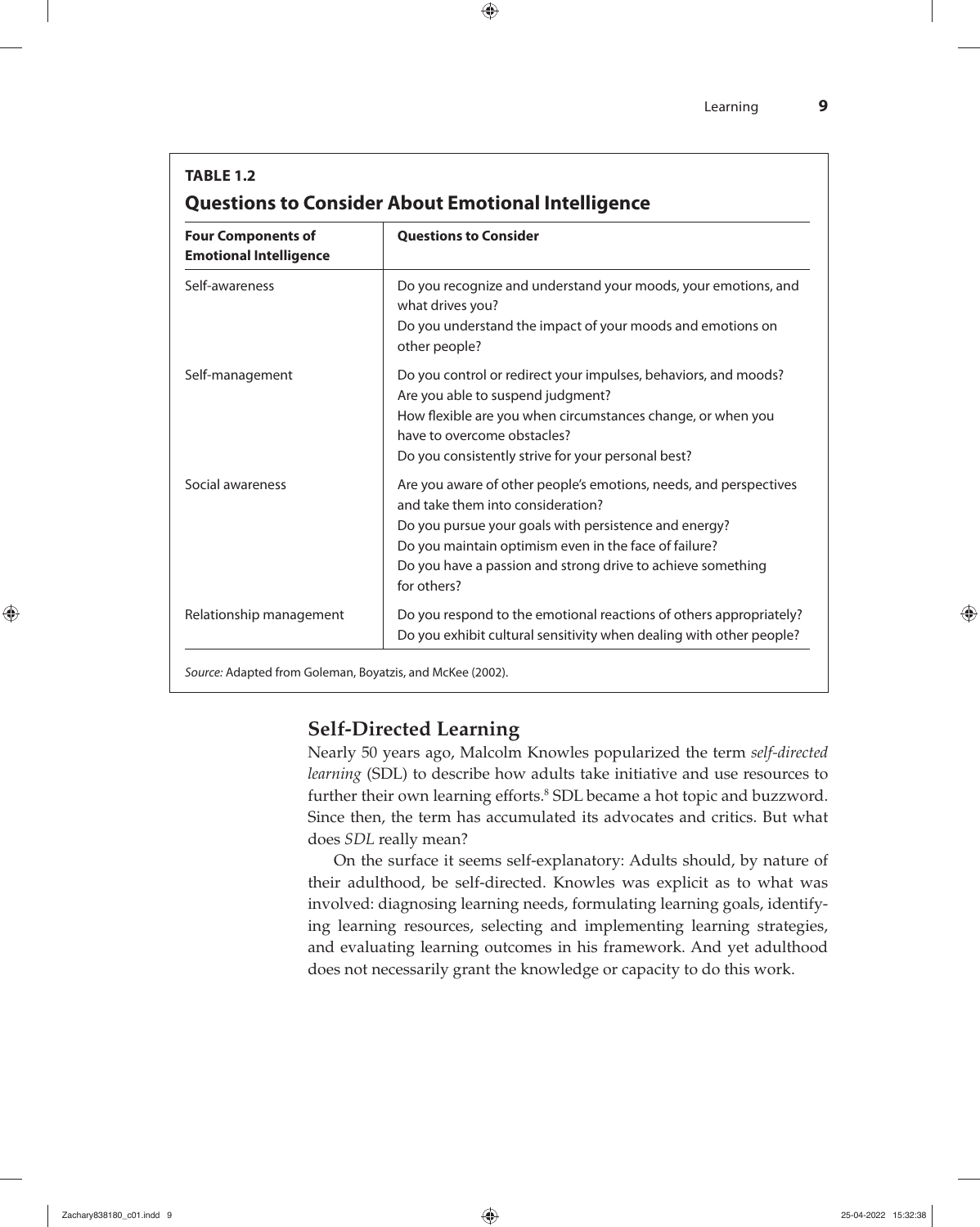Is SDL more of a destination than a journey? To what extent does cultural context bear on the amount of initiative a learner will take? Researchers continue to wrestle with these questions and define *SDL* as a phenomenon.9

⊕

Although the term *self-directed learning* suggests learning through one's own efforts, SDL assumes that it takes place in connection with others as resources, not in isolation. The principles and practices of SDL honor the uniqueness and adulthood of the mentee by shifting control from the facilitator to the learner. Ultimately, mentees must accept responsibility for their own learning.

The capacity for SDL exists in varying degrees in each person. The mentor's role is to facilitate the process, keeping the mentee's development front and center. As Cheryl Lowry has said, facilitating self-directed learning means inspiring "learners to view knowledge and truth as contextual, to see value frameworks as cultural constructs, to appreciate that they can act on their world individually or collectively to transform it."10

Mentoring is the quintessential expression of SDL. In a mentoring relationship, both parties mutually define and share responsibility. They develop strategies, find resources, and evaluate learning together. At its core, the mentoring agreement (discussed in Chapter 5) is a learning contract that defines the objectives, strategies, resources, timeline, and evaluation methodology of the relationship. To that end, as a mentor it is important to:

- 1. Create a learning partnership.
- 2. Help mentees identify goals for learning.
- 3. Negotiate a learning contract.
- 4. Help learners discover what objectives they should set.
- 5. Use multiple modalities and resources to achieve the objectives.
- 6. Manage the learning experience.
- 7. Help mentees stay focused on the goals, objectives, and learning strategies.
- 8. Periodically revisit goals to stay on track.

In recent years, the term *SDL* has morphed into a broader term and self-regulated learning (SRL) has emerged. According to Wlodkowski and Ginsberg (2017), SDL has been subsumed by the term *self-regulated learning (SRL)*. 11 Ross-Gordon, Rose, and Kasworm see SRL as focusing "on learning that is guided by metacognition (thinking about one's thinking)."12

⊕

⇔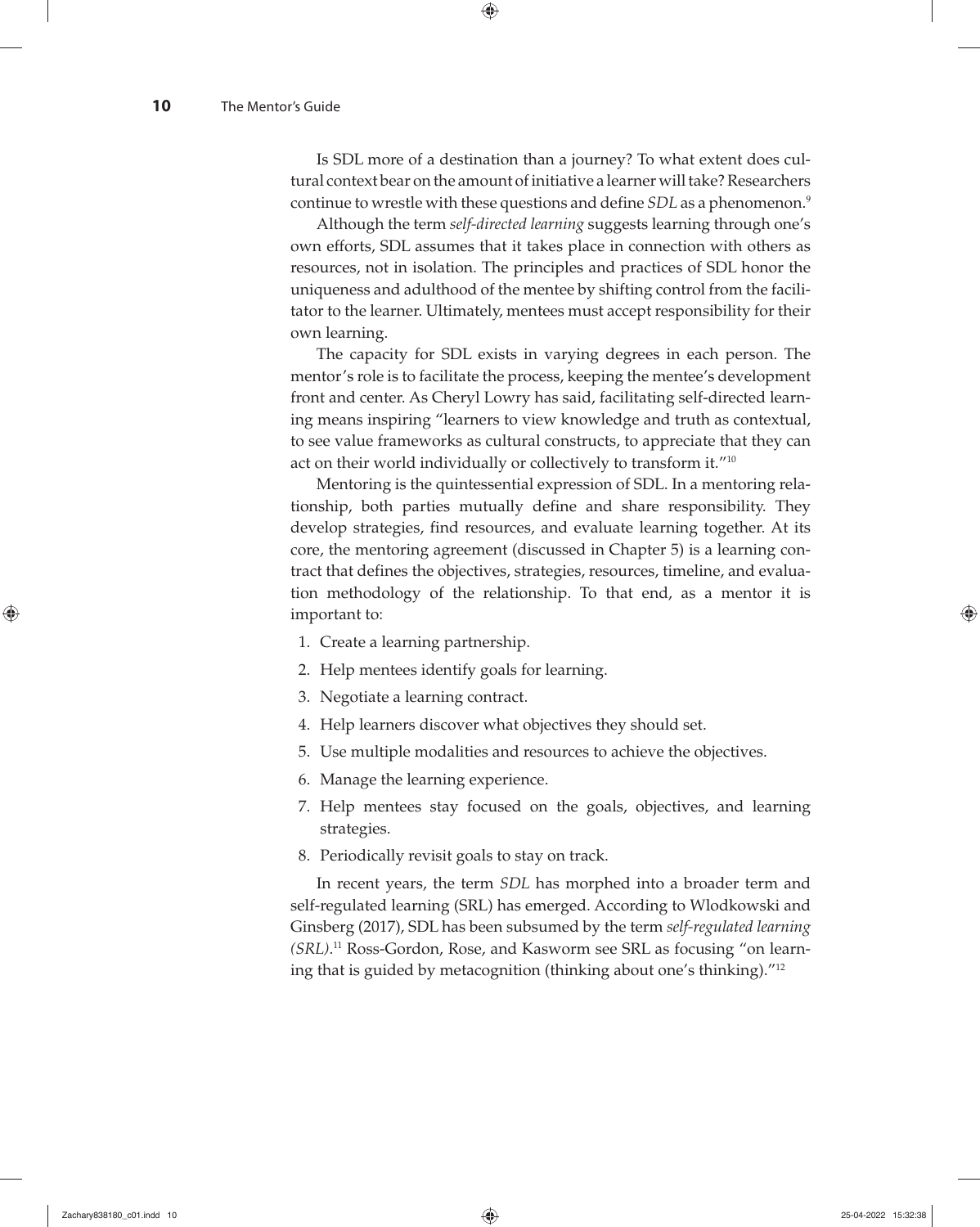# **Transformational Learning**

⊕

We often hear mentoring described as a transformational learning experience and, when we do, we assume that something has changed as a result. But transformation is really about becoming open to possibilities and perspectives by critically reflecting on one's lived experience.<sup>13</sup> Three powerful concepts—experience, critical reflection, and development $14$ —combine to generate new insights, change how we see and make sense of the world, and bring about more aligned, sustainable, and synergistic behavioral patterns and action.

Mentoring can be transformational for both mentors and mentees. For example, although she had informally supported various colleagues for years, Lauren had never been a mentor. But because she had had several great mentors, she welcomed the opportunity to "pay it forward" by mentoring Jonas, who was quite ambitious and talented but was having trouble getting ahead. The experience, however, did not go quite as she had planned.

#### **Lauren and Jonas**

Lauren enthusiastically shared her experiences with Jonas. She told him stories about how she got started, her career journey, the people who supported her, and how she learned to network her way to the top. After several months, she began to notice that Jonas seemed interested in her stories but was not really engaged.

"What's wrong?" she asked. Jonas shrugged, but said nothing. With a start, Lauren realized that although he now knew everything about her path, she still didn't know much about Jonas.

"Jonas," she said, "here I've been going on and on about my experiences—let's talk about you for a change!" Jonas perked up. But as he told her his stories, she realized that Jonas really didn't know very much about himself. He was so busy climbing to the top that he hadn't taken time to reflect on what he was doing.

Lauren began to listen more attentively and ask questions to get Jonas to reflect on his experiences. As he became more comfortable talking, she invited him to explore his underlying behavioral assumptions and examine why he did what he did in specific situations.

This was new territory for Jonas, but he got the hang of it fairly quickly. Soon Jonas's insights led to extended conversations about values and beliefs, and the realization that his values did not

⊕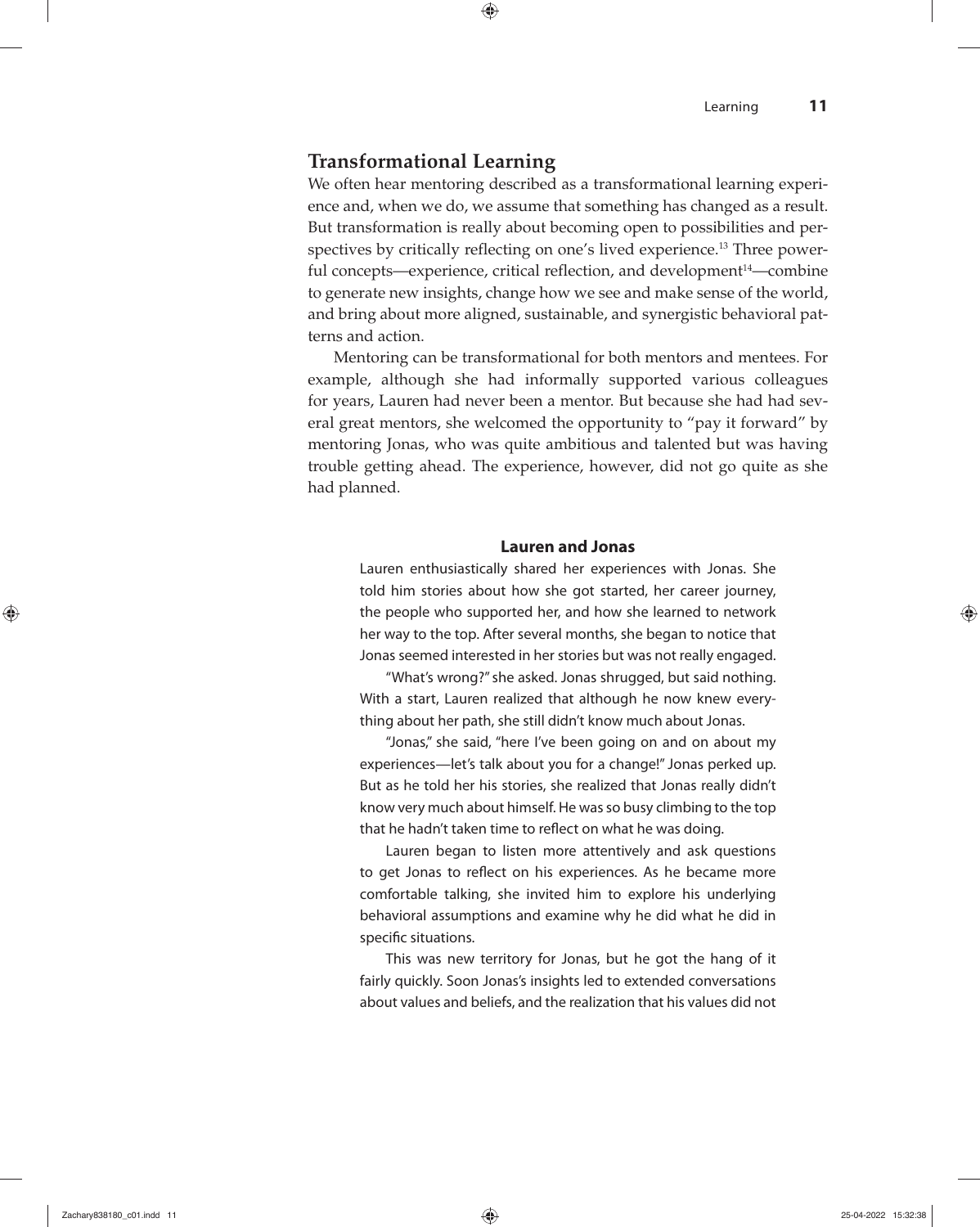align with his leadership behaviors and future aspirations. Jonas began to see that leadership was not about moving ahead from one stepping-stone to the next. He needed to make some deeper changes to be successful. He would have to let go of behaviors that were holding him back and consider alternatives.

⊕

Working with Jonas also had a profound effect on Lauren: she began to reflect on her own leadership journey and saw some areas in which she too might become more self-aware. When she looked at her own assumptions about her leadership team, she decided to make significant changes in how she was leading her team. The positive feedback was immediate. Several direct reports commented that she seemed to be listening more. The questions she raised re-engaged her team, created more ownership, and enabled them to reach new goals.

Lauren was amazed at how dramatically subtle shifts in her behavior affected the productivity of the team and led to changed behavior in other parts of her life as well. She was more conscious of the assumptions she had been making and how these assumptions drove the way she responded to others. She continued to be more self-aware and was able to catch herself more quickly when she occasionally slipped back into old habits.

Mentors can help mentees become more aware of how their beliefs, assumptions, and behaviors affect their daily lives by letting go of selflimiting and unrealistic assumptions that hold them back. Because the relationship is collaborative and both partners are learning, mentors can have similar transformational insights about their own behavior and make changes they never before considered.

### **The Four Levels of Learning**

Inevitably, both mentors and mentees bring different levels of experience and competence to the relationship. The competence model contributes to understanding the learning cycle by breaking it into four stages: (1) unconsciously incompetent, (2) consciously incompetent, (3) consciously competent, and  $(4)$  unconsciously competent.<sup>15</sup>

Table 1.3 summarizes the four stages. You can use the chart to gain some insight into your own competency level and gauge your mentee's competency level in relation to the four levels.

• *Level 1: Unconsciously incompetent*. Learning begins when we become conscious of what we do not know. In the first level, we "don't know what we don't know." As a result, we may appear overconfident. For example, mentees could be new to their professional role and think they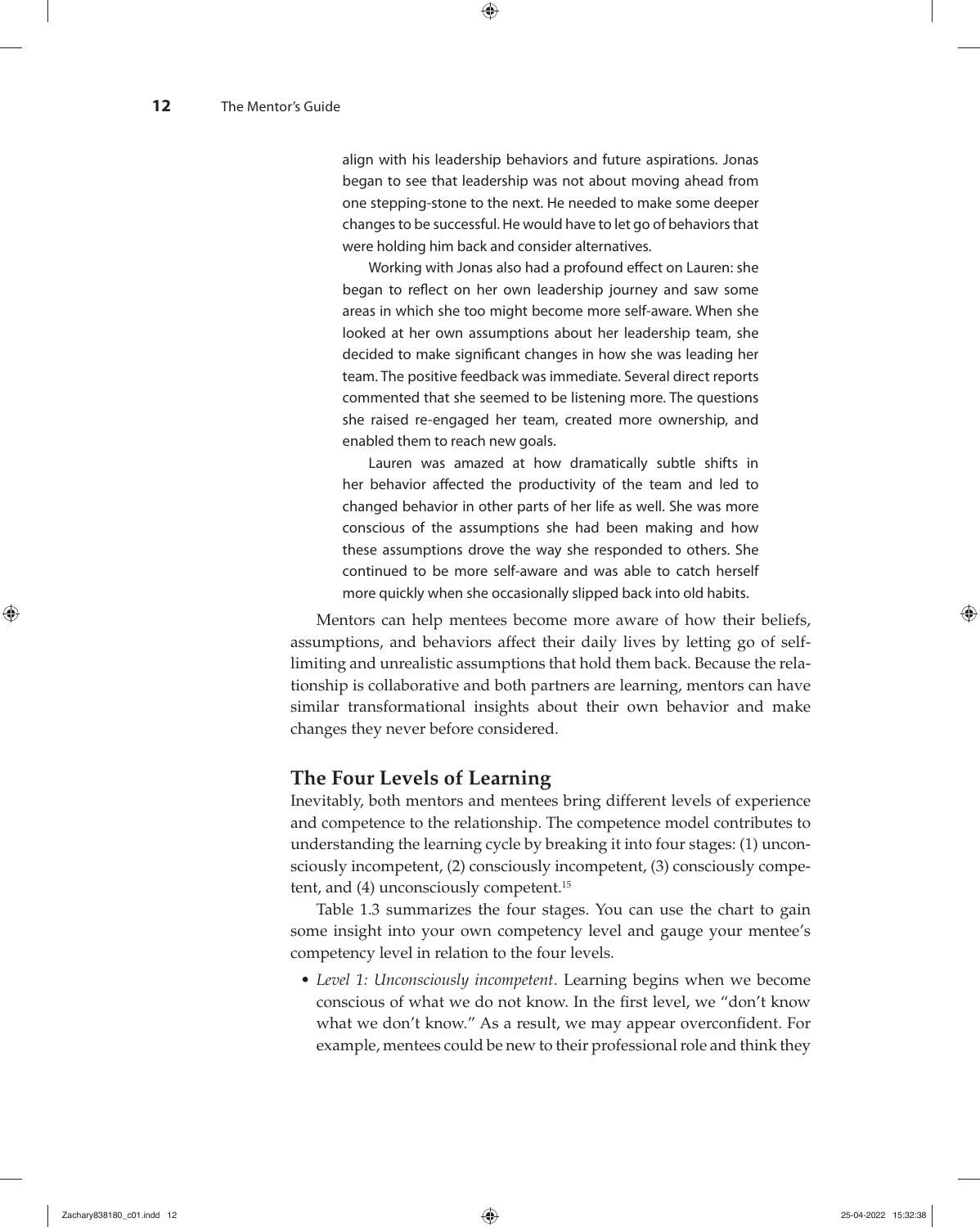| Level                                 | Learners                                                                                                                                                                                    | <b>Mentor's Role</b>                                                                                                                              |
|---------------------------------------|---------------------------------------------------------------------------------------------------------------------------------------------------------------------------------------------|---------------------------------------------------------------------------------------------------------------------------------------------------|
| Level 1: Unconsciously<br>incompetent | Learners are unaware of what<br>they do not know, or they may<br>assume they know something<br>when they really don't. Confidence<br>exceeds ability.                                       | Support discovery of how<br>much the mentee needs to<br>learn (blind-spot awareness).                                                             |
| Level 2: Consciously<br>incompetent   | Learners become aware of<br>what they do not know (the gaps)<br>and can articulate, "I don't know<br>how to do that." Confidence drops.                                                     | Encourage by helping the<br>mentee understand mistakes.<br>Ask questions to deepen their<br>thinking. Facilitate application<br>of new knowledge. |
| Level 3:<br>Consciously competent     | Learners want to take learning<br>deeper. They know the<br>information, process, and skill<br>but still need to carefully think<br>through the process.<br>Confidence rises.                | Provide opportunities to<br>practice. Offer feedback.                                                                                             |
| Level 4:<br>Unconsciously competent   | Learners know the information,<br>process, and skills and<br>demonstrate competency at<br>using them, but they no longer<br>have to think through the steps.<br>Confidence is demonstrated. | Engage in reflection on<br>practice to facilitate continuous<br>improvement. Watch for signs<br>of complacency.                                   |

 $\bigoplus$ 

know what they need to learn—but in reality, they don't have a clue because they are essentially blind to what they don't know. Similarly, if you have never mentored anyone, reading this book may shine a light on knowledge gaps you didn't know you had.

- *Level 2: Consciously incompetent*. At this second level, we become aware of our lack of knowledge or understanding. As these gaps surface, we become less confident. For example, you may realize that you need to learn more in order to become an effective mentor. You may opt for training, surf the Internet in search of pointers, or talk to other mentors.
- *Level 3: Consciously competent*. By the third stage, we are aware of what we don't know and develop competency through concentration and practice. The more we practice, the more confident we feel. Let's say

 $\bigcirc$ 

♠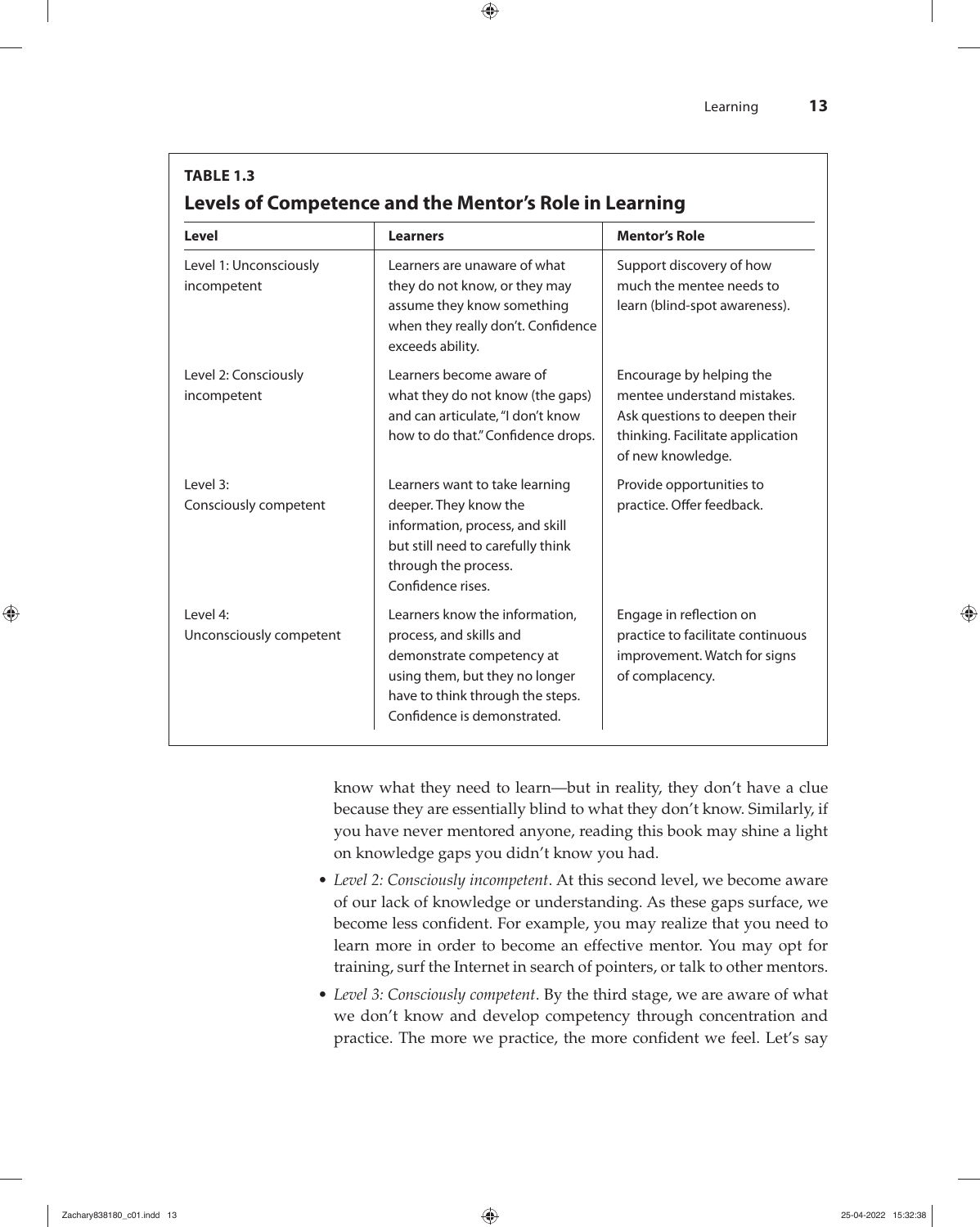you have read this book and are starting to implement what you've read. You will find that you are very attentive to what you are doing as you integrate theory and practice.

• *Level 4: Unconsciously competent*. In the fourth stage, unconscious competent, using the skill or knowledge has become habitual and second nature. We move confidently, without having to think through the steps.

When you've read this book and practiced its concepts long enough, that knowledge will become part of your approach. But rather than getting lulled into complacency and saying, "Aha! Now I've got it!" stay humble: Always be reflective about your practice, and realize that there is more to learn.

# **LEARNING STYLES AND COGNITIVE FRAMEWORKS**

⊕

Over the years, the topic of learning style has become controversial. Although some people say there is a lack of scientific evidence for its validity, at the Center for Mentoring Excellence, we have years of anecdotal evidence through which we have found learning style to be a valuable tool on many levels. It resonates with people and, because it adds to their selfawareness, it stimulates conversation about how to structure learning and best communicate with one another. Thus, it provides a useful tool to advance development of the relationship.

When both you and your mentee are familiar with each other's learning style, you can use that knowledge to help facilitate learning.16 For example, if your mentee is a logical person who is data driven and fact oriented, and you operate more intuitively, you will need to remember that your mentee approaches learning in a more structured, specific way than you are normally comfortable with. Adjusting the learning in a way that meets your mentee's needs rather than your own is a good rule of thumb in creating an environment that facilitates learning. By the same token, challenging your mentee to tap into different styles can enhance their growth, expand their perspectives, and encourage development of new approaches.

Our cognitive framework—how we make meaning—also influences how we learn and act. William Perry describes a developmental continuum of progressively more complex meaning structures (ways of thinking) that affect how we act (ways of being).<sup>17</sup> Perry offers four frameworks: dualism, multiplicity, relativism, and commitment. Essentially these are lenses through which individuals may view the world. Knowing which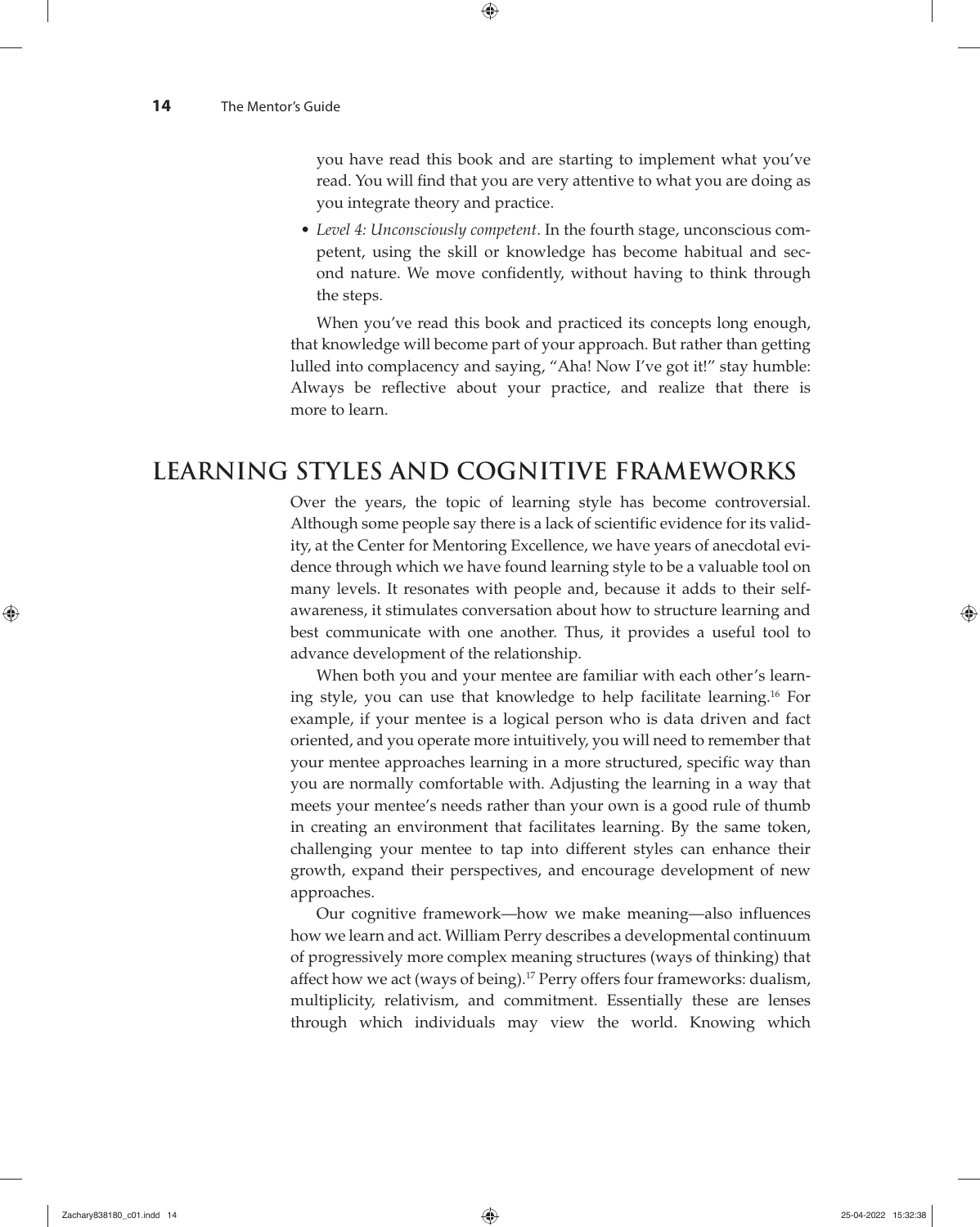lenses your mentee is wearing is fundamental to your success in facilitating an effective learning relationship:

 $\bigcirc$ 

- *Dualism*. This individual sees dichotomy and concreteness everywhere: right or wrong, we or they, should or should not. As a mentee, this individual sees the mentor as an authority figure dispensing knowledge and truth. This mentee will expect you to direct the mentoring process, so you will need to emphasize the collaborative nature of the mentormentee relationship.
- *Multiplicity*. This individual sees each person as having their own truth because "everyone is entitled to their opinion." Relying on feelings rather than logic, the mentee sees all knowledge as equal. As a mentor, you will need to help this mentee assess the value of different options and see how knowledge fits together.
- *Relativism*. This individual sees diversity of opinion everywhere and analyzes these opinions relative to each other. Reality takes on a qualitative dimension, depending on its context. Your mentee sees you as mentor as one of many resources with whom they are interacting. As a mentor, you can facilitate learning by helping your mentee contextually analyze their thinking.
- *Commitment*. Perry's fourth framework is qualitatively different because it describes ways of being rather than ways of thinking. A committed mentee is internally motivated to act out of an awareness of relativism.

As mentor, you can facilitate learning by helping your mentee connect thinking with acting.

# **APPLYING ADULT LEARNING CONCEPTS TO MENTORING**

Over a century ago, Louis Agassiz was a natural history professor at Harvard University.<sup>18</sup> One day, he assigned his student the task of observing a fish and then left him alone. The student quickly grew bored with the assignment and concluded that he had "seen all there is to see." To fill his time while waiting for Professor Agassiz to return, he took a pencil and paper, and drew the fish. And as he drew, he discovered features he had not previously observed.

When the professor returned, the student eagerly reported what he had found from observing and drawing the fish. At first, Agassiz praised his student and remarked, "A pencil is one of the best of eyes." Then he challenged him, saying, "You have not looked very carefully! Why, you haven't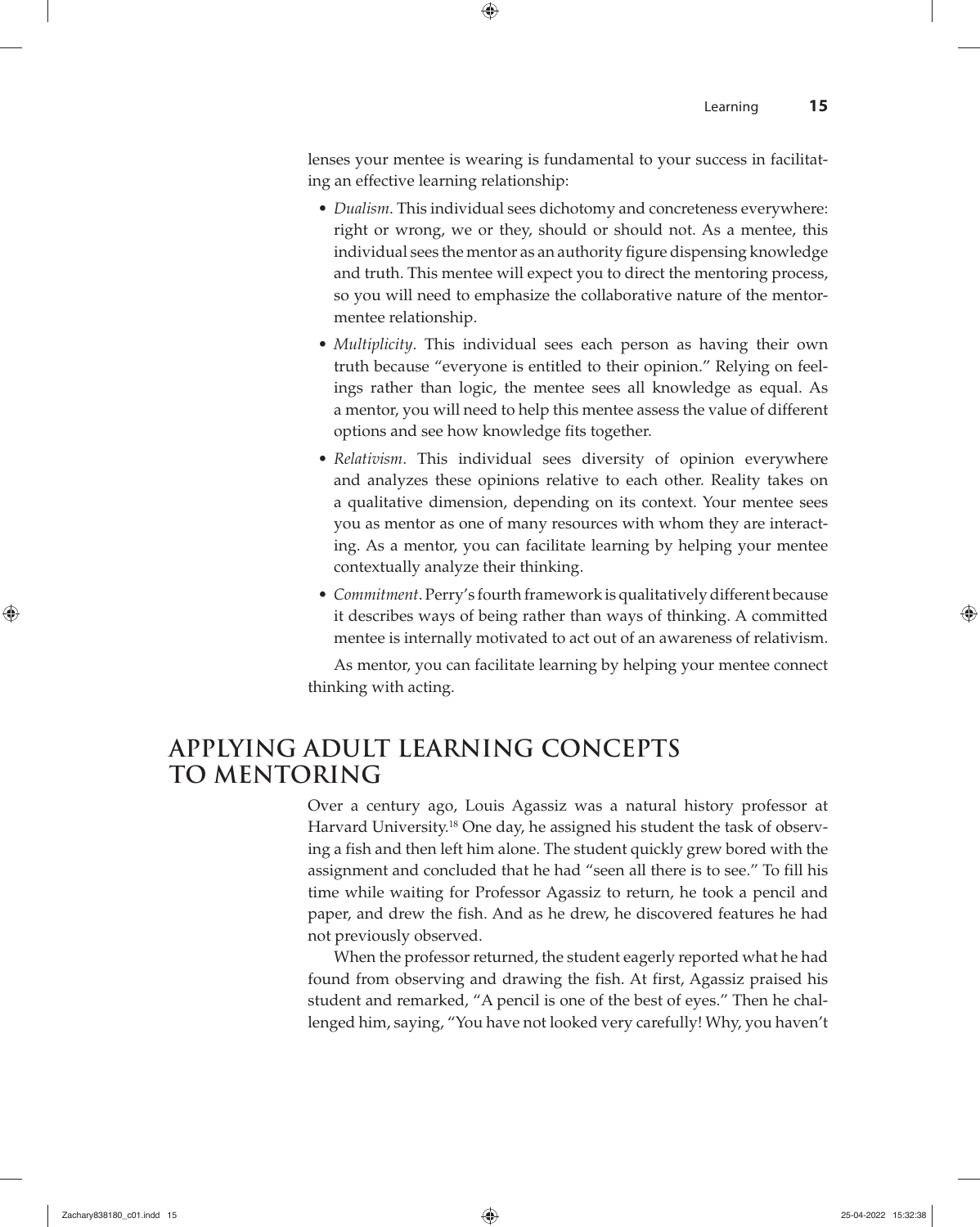even seen one of the most conspicuous features of the animal, which is as plainly before your eyes as the fish itself. Look again, look again."

⊕

This scene between Agassiz and his student repeated itself over and over. And with each new observation by the student, Agassiz offered a compliment, followed by a challenge to "look, look again." In this way, Agassiz offers valuable lessons in adult learning and mentoring. For example, rather than telling the student the answer, Agassiz provided an opportunity for self-discovery and reflection. In addition, he paced the learning to be sensitive to the student's need. And he kept encouraging the student to examine the fish from many different perspectives: to look more deeply. That is exactly what I hope you will do.

Polly Berends wrote, "Everything that happens to you is your teacher. The secret is to learn to sit at the feet of your own life and be taught by it.<sup>"19</sup> Research supports this: One of the best ways adults learn and also retain the knowledge they learn is through critical reflection on experience. According to Stephen Brookfield, who has made a study of the process of critical reflection and adult learning, critical reflection is an attempt to uncover and explore the assumptions that underlie what we do and how we do it so that our actions become more informed, integrative, and aligned.20

The exercises throughout this book offer you the opportunity—and challenge—to "look, look again" and learn from experience. When you can use that learning to full advantage in your mentoring relationships, you will be in a better position to enhance the learning of your mentees. You will also be better prepared to encourage your mentees to learn from their experiences.

# **THE MENTOR'S JOURNEY**

Let's begin by making sure you have a clear understanding of your own personal journey. Each of us is an amalgamation of our own life experiences. By becoming a student of your own journey, you will be better able to understand its flow and pattern. Observing the journey is also a telling way to test out assumptions—a healthy sense of perspective is useful in guiding your mentee's learning.

This is a vitally important step. When we fail to differentiate between self and other in a mentoring relationship, we run the risk of projecting our own lived experience onto our mentee. The result is that the mentee's learning becomes formulaic rather than individualized, and the mentee ends up front and center on your stage rather than creating their own.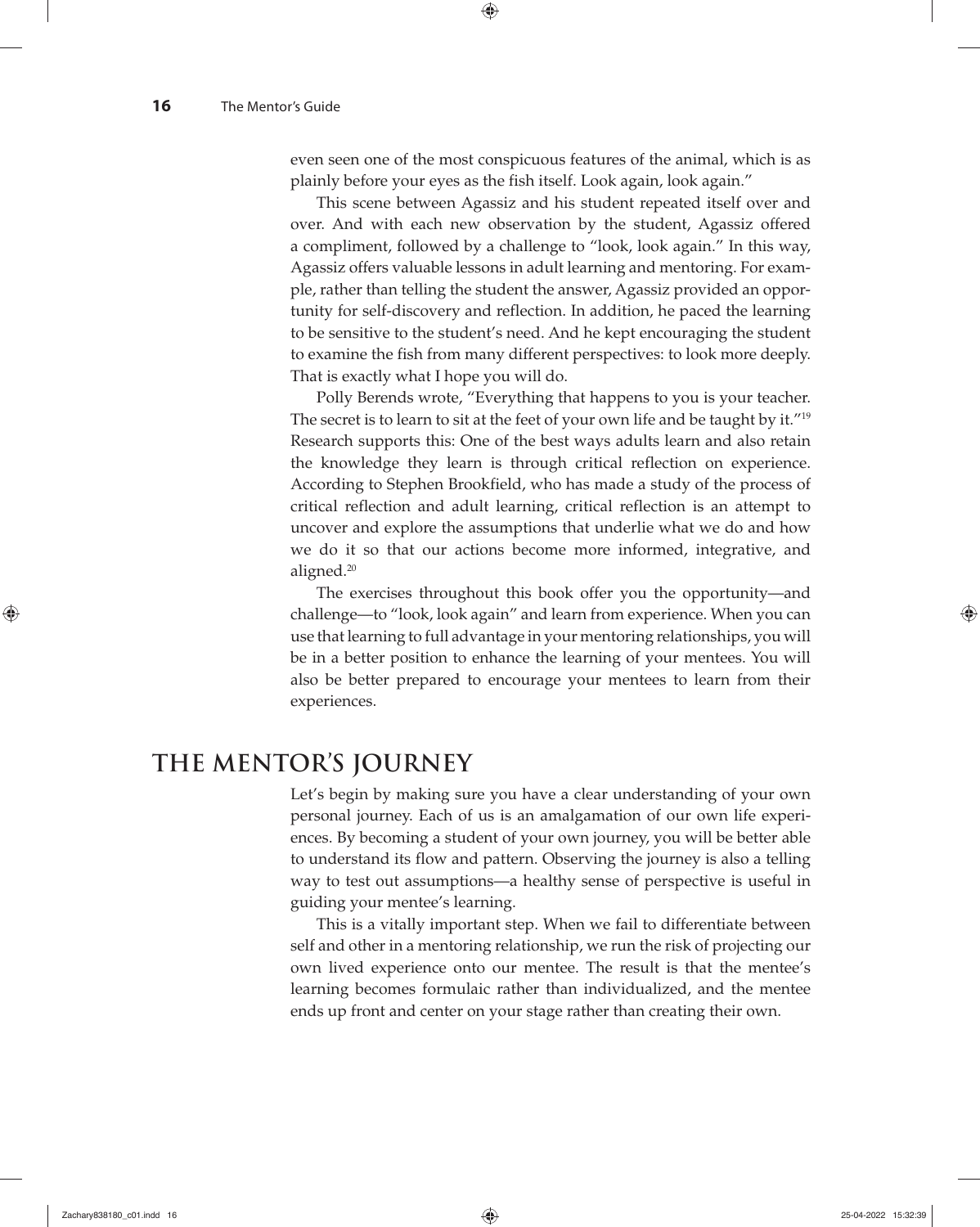# **Reflecting on Your Personal Journey**

⊕

The metaphor of the mentor's journey captures the meandering quality of the movement that follows us as we face new challenges and go off in new directions. We experience unexpected delights, lurking dangers, doors opening and closing, change, and ennui. It's easy to be distracted in the moment, and the following exercise gives us the time we need to properly observe and reflect. "In the mentoring process," said Huang and Lynch, "reflection enables us to slow down, rest, and observe our journey and the process of self-knowledge that is so important along the way."21

There are three steps in the observation process:

- 1. *Gain self-awareness*: This step is triggered by self-reflection. It is fundamental to understanding your role in facilitating effective learning relationships.
- 2. *Understand the mentee's journey*: Mentees bring their own history of experience to the mentoring relationship. When you engage the mentee in a discussion of that experience, you can avoid the "mentor cloning" trap—inadvertently training your mentee to become another version of yourself.
- 3. *Gain perspective*: Look again at your own journey and that of your mentees. What you learn from observing these separate and distinct paths has direct implications for the learning outcomes.

There are many ways to depict a journey. The way you choose will be uniquely your own. You may choose to construct a timeline (as in Exercise 1.1) by making notes, or you may prefer a more graphic approach. The means for completion are not as important as taking the time to reflect on your personal journey and consider the movement that has brought you to the place you are in your life. Here's one example.

#### **Miriam's Timeline**

Miriam volunteered to be a mentor to women who wanted to make a transition in their careers. In preparing for her role, she constructed a timeline of her own career journey, which had taken a unique course.

A utility company had hired Miriam immediately after she completed her associate degree at the local community college. After 10 years in a variety of jobs, she was promoted to a managerial position. A number of years later, her daughter was fatally injured in a hit-and-run accident. Not long after, she decided to pursue a nursing degree, which she completed three years later. She left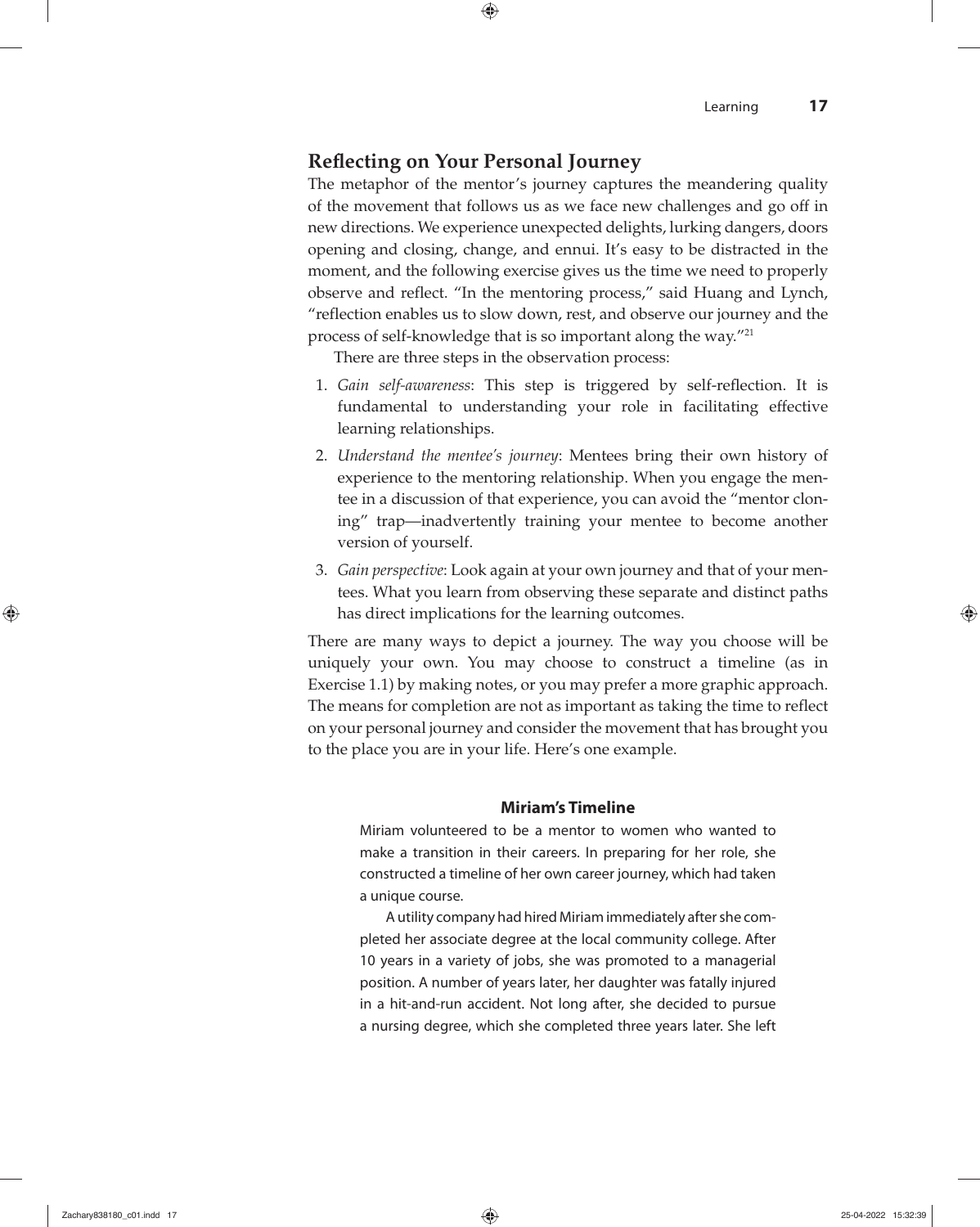### **EXERCISE 1.1**

### **Your Personal Journey Timeline**

The line in the following box represents your journey as an adult from the past to today. Using words, symbols, or drawings, sketch your journey on the timeline.

 $\bigcirc$ 

- 1. Draw a timeline horizontally on a sheet of paper, like this, allowing as much room as you need above and below the line:
- 2. In the space above the timeline, note significant life events that have influenced you the most. Do not feel constrained to stick to work-related events or even those that have to do with mentoring. Focus on the events, milestones, and transitions (positive and negative) that have had an impact on your development.
- 3. Now turn your attention next to the space below the timeline:
	- Identify opportunities that made a difference in your life and helped you grow and develop.
	- Identify obstacles that got in the way of your journey.
	- Note "unexpected delights"—events and experiences that were not planned but just happened.
- 4. Review your timeline of events and add the names of individuals who contributed to your development.
- 5. What lessons did you learn, and how did they change your thinking?

6. What new understandings emerge for you as you review your timeline of experience?

*The Mentor's Guide, 3rd ed*. © 2022 by John Wiley & Sons, Inc. Reproduced by permission of Jossey-Bass, an Imprint of Wiley. www.josseybass.com

⊕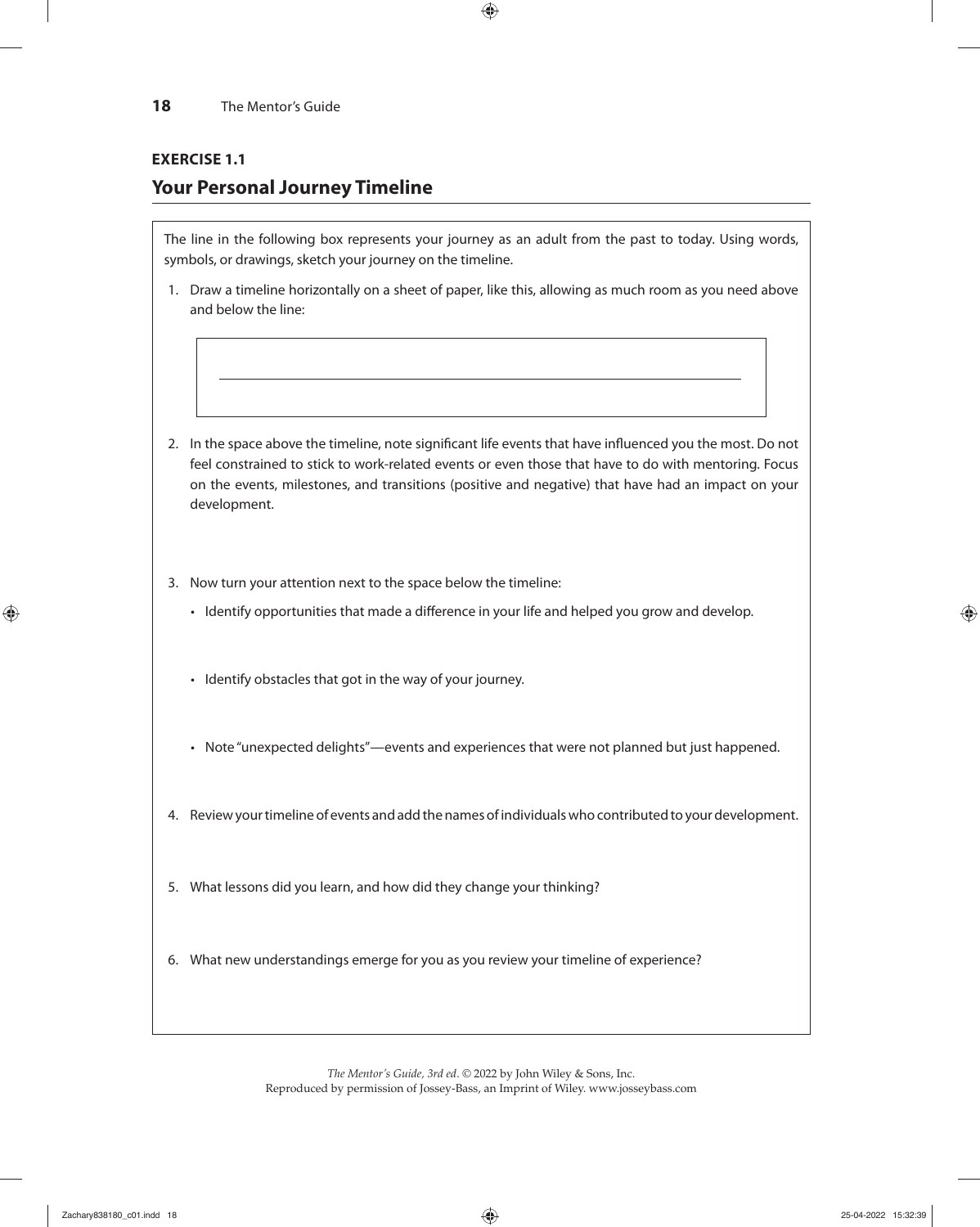the company to take a job as a floor nurse at a local hospital, where she now holds a supervisory position.

⊕

In constructing her timeline from line worker to nursing director, Miriam identified seven significant life events as having shaped her development: two marriages, a divorce, the death of her daughter, going back to school, specific job promotions, and a fortieth birthday celebration.

She also identified three specific opportunities that helped her grow and develop: a mentoring relationship with a woman who was "a fabulous role model for the possible," the educational opportunity provided by the company, and a spouse who was her "cheerleader, guide, and support." But many experiences also blocked her development along the way: living with a spouse who could not understand her dreams and ambitions, tedious work, and co-workers who tried to undermine her educational advancement.

She would be the first to say that serendipitous events and experiences contributed to her growth and development. One of these was meeting Charlotte, her mentor, at a neighborhood holiday party. Another was spending hours visiting her critically ill daughter in the hospital.

In reviewing her timeline, Miriam realized that there were more hidden helpers—individuals who contributed to her growth and development—than she had realized. Among these were her mother, her eldest son, a ninth-grade teacher, her first supervisor, the head nurse at the hospital where her daughter lay dying, a favorite aunt, and a motivational speaker at a conference she had attended.

She realized how much her thinking had changed over time. Instead of letting change happen to her and push her around, she learned how to deal with it, and ultimately became a change agent for others. She became a can-do person, taking responsibility for her own life through accepting risks and daring to dream.

Completing the timeline exercise helped Miriam become aware of how many people had helped her on her journey. "I never realized how privileged I've been; I knew on some level, but not to this extent. I was overwhelmed with gratitude, and felt a need to reconnect with some of these people. I also was clearer about why I wanted to be a mentor: I needed to give back some of the gifts from others that I'd been privileged to receive."

# **Reflecting on Your Mentoring Journey**

In *Composing a Life* (1989), Mary Catherine Bateson describes her developmental journey through life as a composition of connections with women

⊕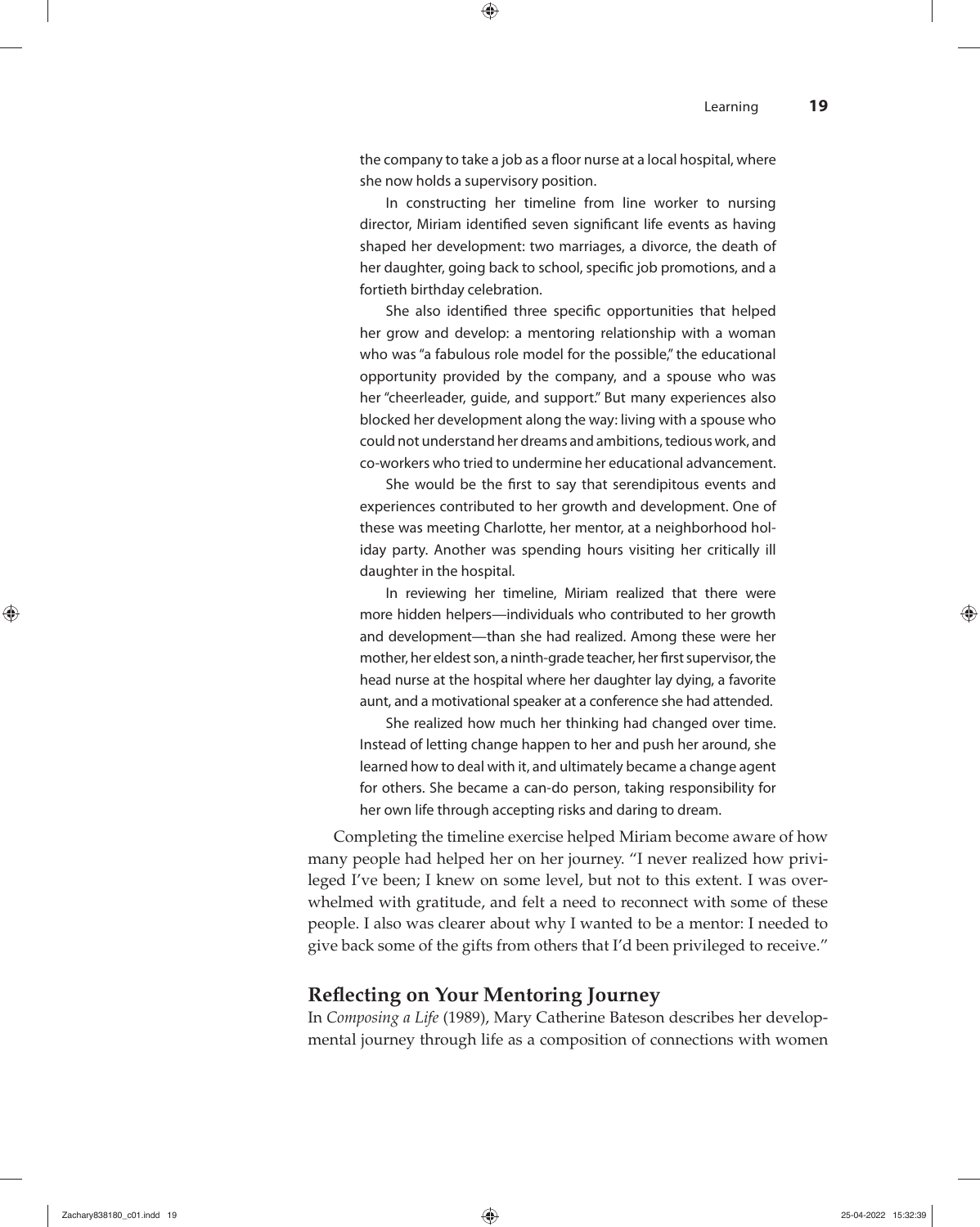friends who flow in and out of her life at different stages, times, and places. Each has contributed to making her who she is. She reminds us that "the past empowers the present, and the groping footsteps leading to the present mark the pathways to the future."<sup>22</sup>

⊕

In Exercise 1.2 you will construct a mentoring timeline. In it you will reflect on what you have learned from the mentors (or other people) who have been part of your life's composition and explore how that learning might affect you as a mentor. You can use a piece of blank paper, or write your thoughts in your journal.

### **The Mentee's Journey**

It is human nature to make assumptions about others and project our own experiences and reality onto them. Sometimes, with relatively little real information, we blithely fill in the blanks and become convinced mistakenly, as it usually turns out—that we understand the other person. Mentors especially need to guard against this temptation and be aware of what sets their journey apart from their mentees'. One way to do this is to understand not only your own journey but the mentee's journey. Here's a cautionary tale:

#### **Madeline and Gordon**

Madeline moved to a new community in the US Southwest after working as a real estate broker on the East Coast for more than 30 years. In a matter of months, she became active in her condominium association and was elected one of its officers. After eight years chairing the association board, she was eager to move on. However, there were no apparent successors with previous experience or knowledge of property management issues. In order to develop a new generation of leadership quickly, she and her board agreed to set up strategically paired mentoring relationships with future association leaders.

When Gordon heard about the vacancy on the board, he immediately volunteered to serve. He said that he "was looking for something to keep him busy" and thought that this opportunity might be "just what he was looking for." Madeleine was not convinced that he could provide the necessary leadership, but she was outvoted by her fellow officers. She thought that Gordon was "a nice enough person" but just looking to fill up his time. She was concerned about gaps in his knowledge of issues and problems and offered to mentor Gordon.

⊕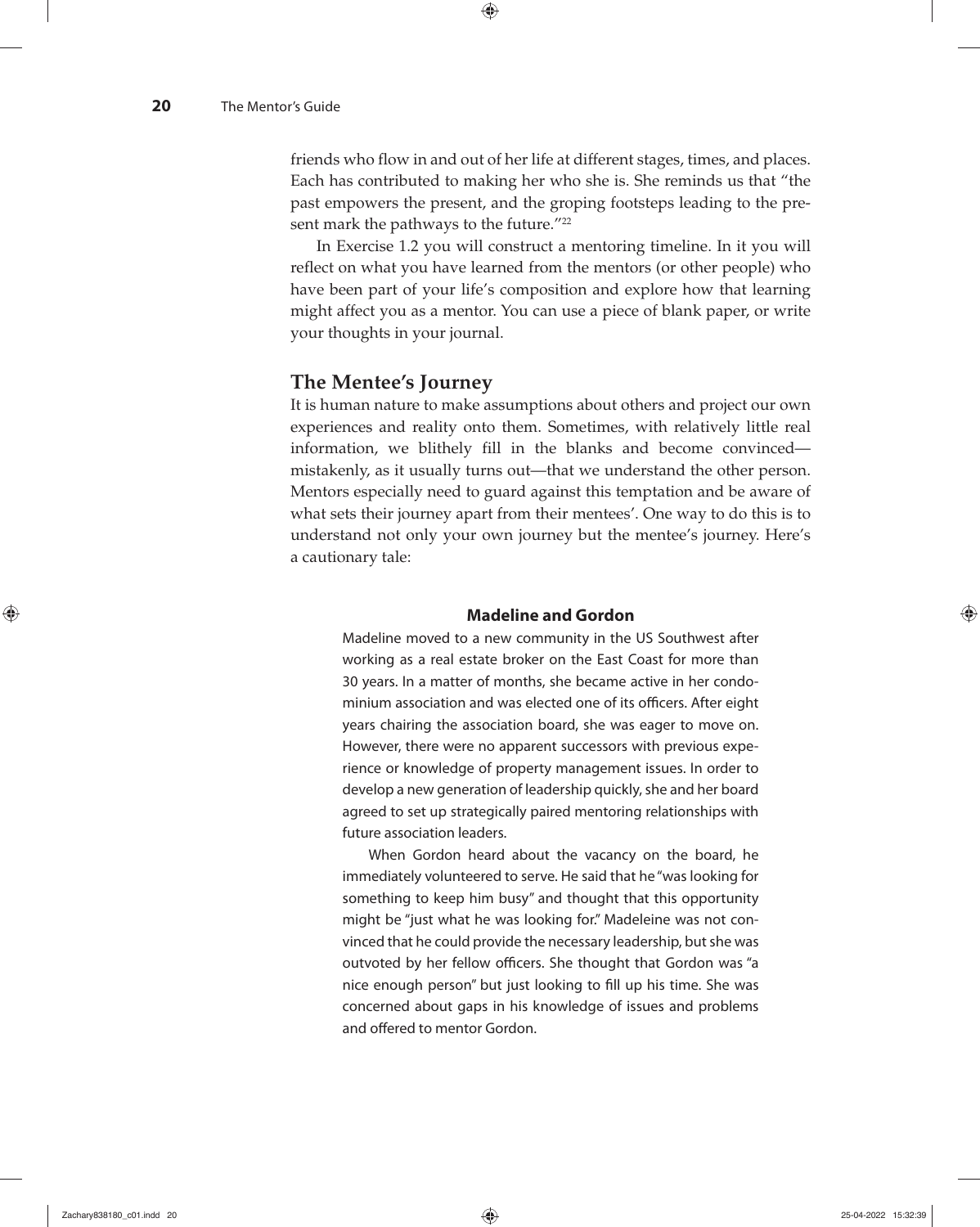# **EXERCISE 1.2 Reflecting on Your Experiences as a Mentee**

Think about your mentoring experiences and the people who were there to guide, support, and strengthen you:

 $\bigoplus$ 

My mentors were:

When did they come into my life?

What wisdom have I gained from each of them?

What were the most satisfying aspects of those relationships, and why?

What were the least satisfying aspects of those relationships, and why?

What did I learn about being a mentor from these experiences?

What did I learn about being a mentee?

*The Mentor's Guide, 3rd ed*. © 2022 by John Wiley & Sons, Inc. Reproduced by permission of Jossey-Bass, an Imprint of Wiley. www.josseybass.com

 $\bigoplus$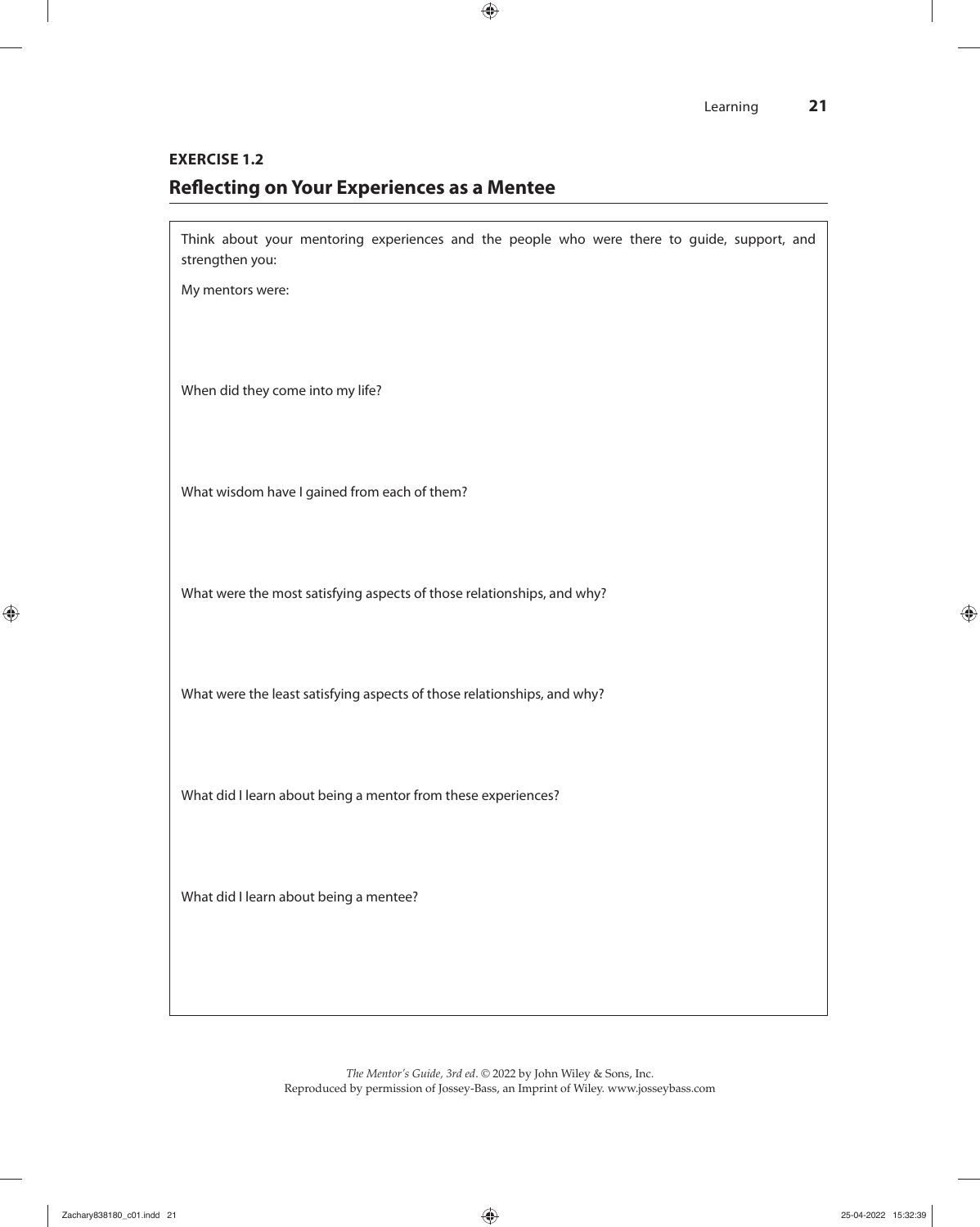Madeleine spent a week putting together an agenda and materials to orient Gordon about what she felt he needed to know. But when she presented her list to him, he was affronted—and rightly so.

⊕

It turned out that Madeleine's assumptions about what Gordon knew were erroneous. Gordon was the former owner of two construction companies and held an MBA. His son managed his properties. Gordon's learning needs were not the same as Madeleine's because his experience was different from hers. Had she known more about her mentee's journey before she prepared an agenda and materials, their relationship could have started on a more positive note.

Exercise 1.3 asks you to think about your current or prospective mentee's journey. It is intended to help you gain a better sense about the person you are mentoring, but you will not be constructing a complete timeline with details as you did in the previous exercise. If you already know something about this person, the exercise offers an approach for testing out your own assumptions and gaining a clear understanding of factors that may affect the learning relationship.

Use a pencil (rather than a pen) to complete Exercise 1.3 because the data you have now, particularly if this is a prospective mentee, will probably be incomplete. If you lack information to fill in the timeline, this may be a clue that you need more baseline data from your mentee. Ask questions, and gain the information you need to complete the mentee journey timeline. One way to avoid the tendency to use a one-size-fits-all approach when mentoring several individuals simultaneously is to think about the answers to the questions in Exercise 1.3 and become aware of your knowledge gaps about a particular mentee's developmental journey. Completing this exercise will help you identify potential needs and conversation starting points.

# **Awareness of Self and Other**

The mentoring relationship is innately complex because it involves two unique individuals. It is important to preserve the differentiation between self and other and not attempt to homogenize journeys. As Bateson noted, "Work relationships of any kind are enlivened by difference combined with mutual commitment."<sup>23</sup>

In Exercises 1.1, 1.2, and 1.3, you've considered your journey and your mentee's journey separately. In Exercise 1.4, you will consider your mutual journey: Where are you on your journey timeline relative to where your mentee is or will be? What implications does this gap present in how you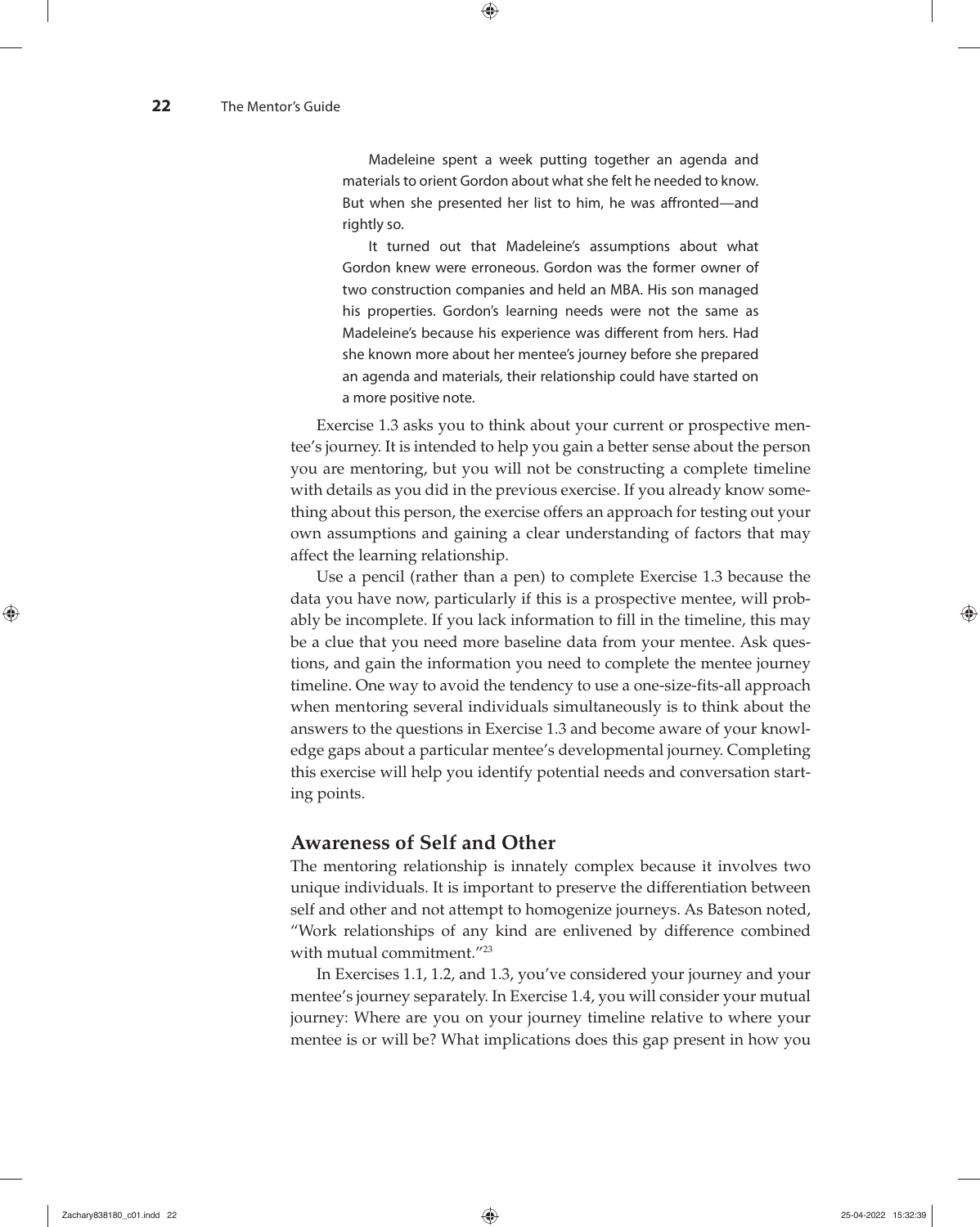### **EXERCISE 1.3**

# **Your Mentee's Timeline**

The line in the following box represents your mentee's journey as an adult from the past to today. Using words, symbols, or drawings, sketch this journey on the timeline.

 $\bigoplus$ 

1. Draw a timeline horizontally on a sheet of paper, like this, allowing as much room as you need above and below the line:

- 2. What do you imagine your mentee's journey has been? Start with the present and work backward. Think broadly, filling in known milestones, experiences, and events.
- 3. What more do you need to know about your mentee to have a better sense of their journey?
- 4. If you need to gather more information, what questions will you ask your mentee? What information can you gather from other sources?

5. What insights does your mentee's journey raise for you about their readiness to learn?

*The Mentor's Guide, 3rd ed*. © 2022 by John Wiley & Sons, Inc. Reproduced by permission of Jossey-Bass, an Imprint of Wiley. www.josseybass.com

 $\bigcirc$ 

♠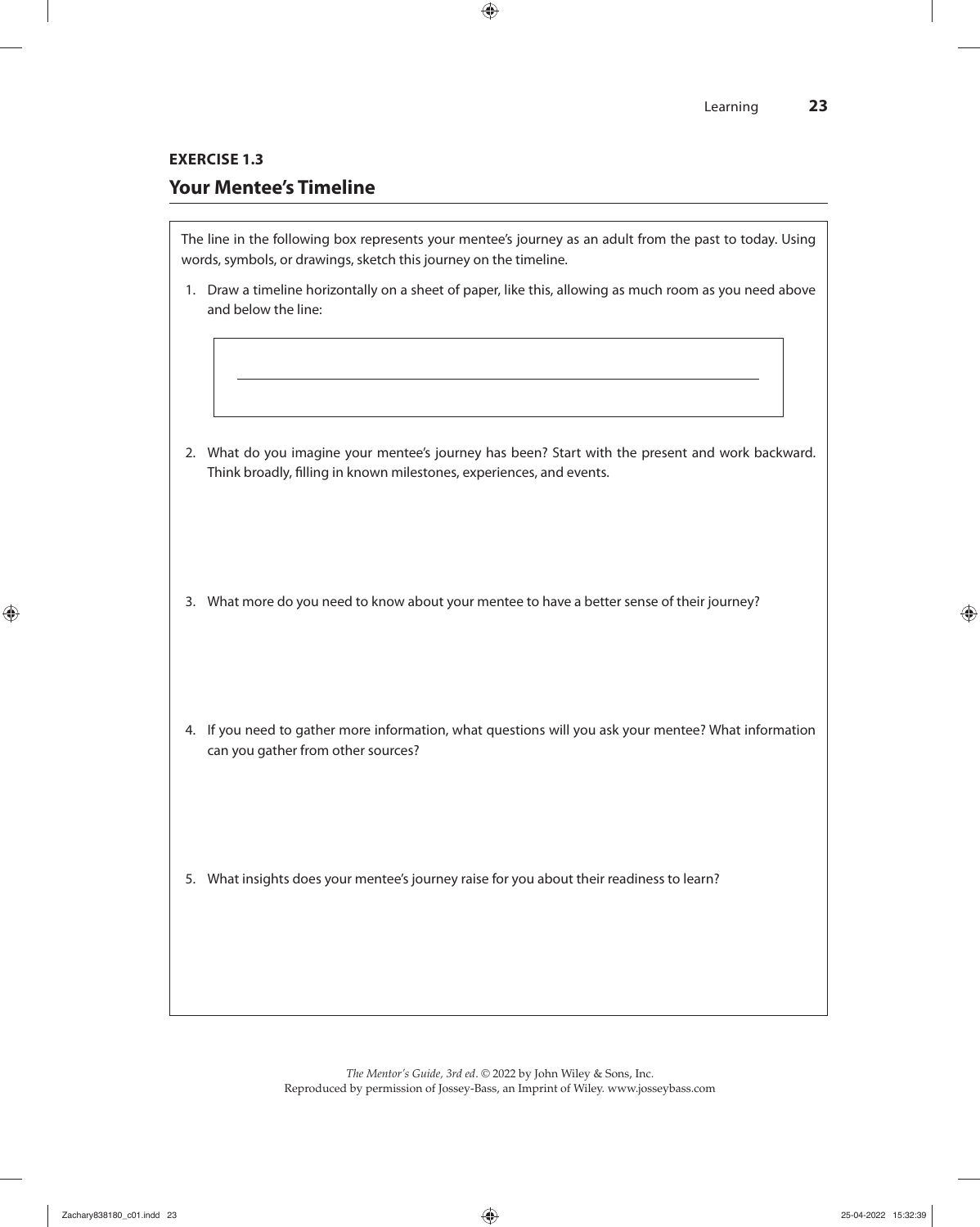⊕

will facilitate learning? The brief story that follows illustrates how you might use what you learn in the exercise.

#### **Niles and Juliana**

Niles began his career as a schoolteacher and subsequently switched to city government, where he worked for 10 years. As a community service volunteer, he was a mentor in a school-towork program. He attempted to fill out the mentee timeline in Exercise 1.3 with the information he had been given before his first meeting with Juliana, a prospective mentee. After his first several conversations with her, he was able to fill in several missing pieces and gain a better understanding of her needs. But when he completed the self and other exercise in Exercise 1.4, merging their two separate journeys, he discovered a fresh perspective that would completely change the mentoring relationship.

Niles had recently decided to return to school to get a law degree, and he needed the next few months to prepare for the LSATs. He realized that as much as he wanted to be of assistance, the time he had available might not be adequate in view of the immediacy of Juliana's need. He struggled to find a way to do both and decided to be candid with both his mentoring coordinator and Juliana. They were both grateful that he was open about his personal needs, and they were able to identify workable strategies that would satisfy both his time constraints and hers.

### **Experience and Reflection**

Our own lived experience is the text for self-discovery and learning.<sup>24</sup> It is the most powerful learning resource we have at our disposal. When we are able to reflect critically on our own life experiences and learn from them, we can model this critical reflection in our mentoring interaction. For example, Barry learned that his golf game improved when he was able to slow down, concentrate, and maintain his focus. He realized that if he made these same changes at work, he would be more efficient, productive, and focused there as well.

Exercise 1.5 demonstrates how to bring your personal experience to your mentoring work. Jot down quick responses in bullet form. Then revisit them more extensively later, or use the data you generate in conversations with your mentee. If the space provided here is insufficient, you might choose to begin a journal with these questions as the topics, noting the first words and phrases that come to mind as you read the questions. You may also choose to engage in conversation as a way of addressing the questions.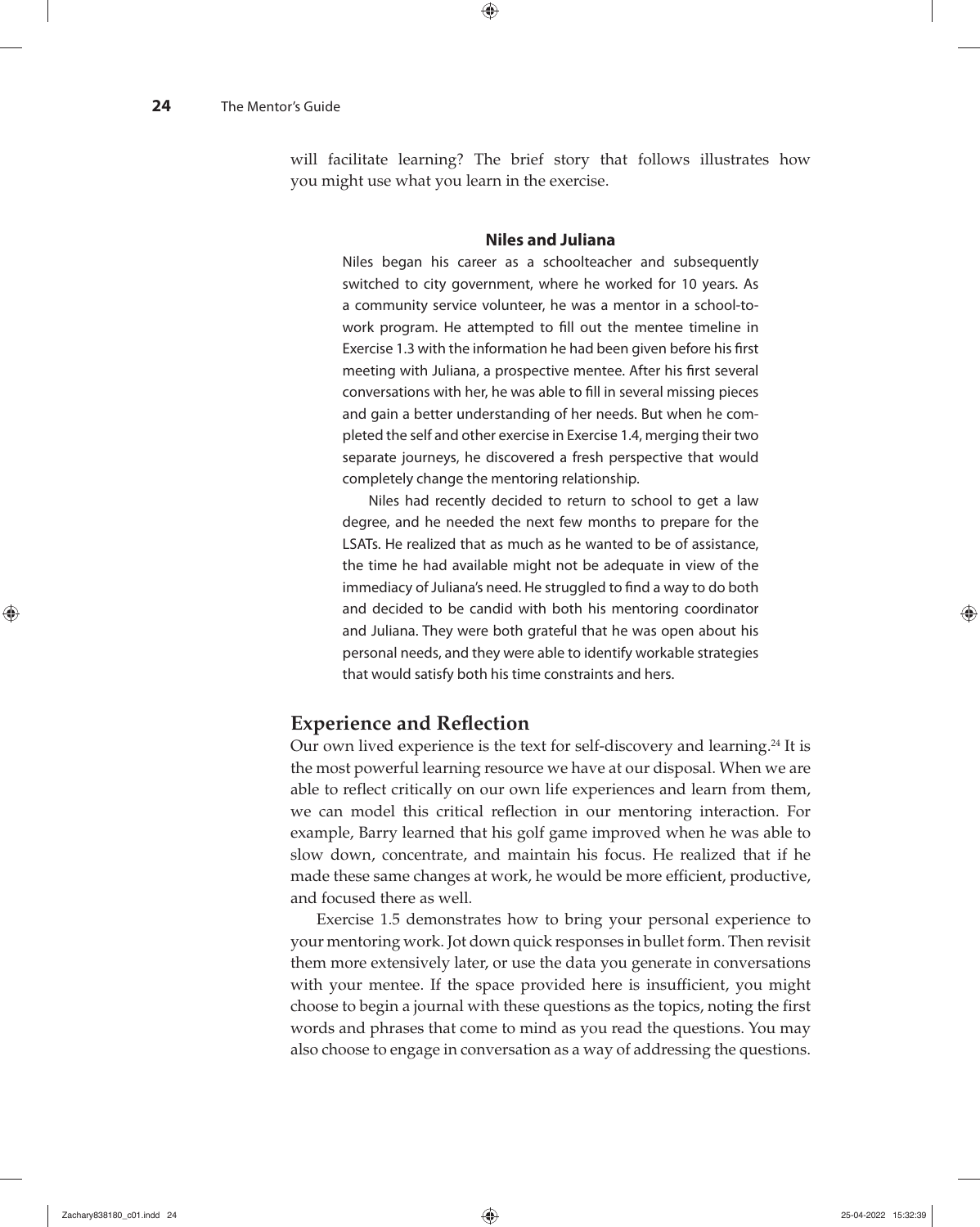# **EXERCISE 1.4 Journey Worksheet: Implications for Facilitating Learning**

Look at your own timeline in Exercise 1.1 and your mentee's timeline in Exercise 1.3. Consider where you are right now on your timeline and where your mentee is on their timeline. Then answer the following questions:

 $\bigoplus$ 

- 1. What concerns and issues does this comparison raise for you as a mentor? Are there significant differences in your life experiences? Where are the biggest gaps in your experiences?
- 2. What concerns and issues does the comparison raise for you about your (prospective) mentee's learning needs and learning goals?
- 3. What specific actions or approaches could potentially have a positive impact on the learning relationship?
- 4. What specific actions or approaches could potentially adversely affect the learning relationship?
- 5. What strategies might you use to overcome them?

*The Mentor's Guide, 3rd ed*. © 2022 by John Wiley & Sons, Inc. Reproduced by permission of Jossey-Bass, an Imprint of Wiley. www.josseybass.com

◈

♠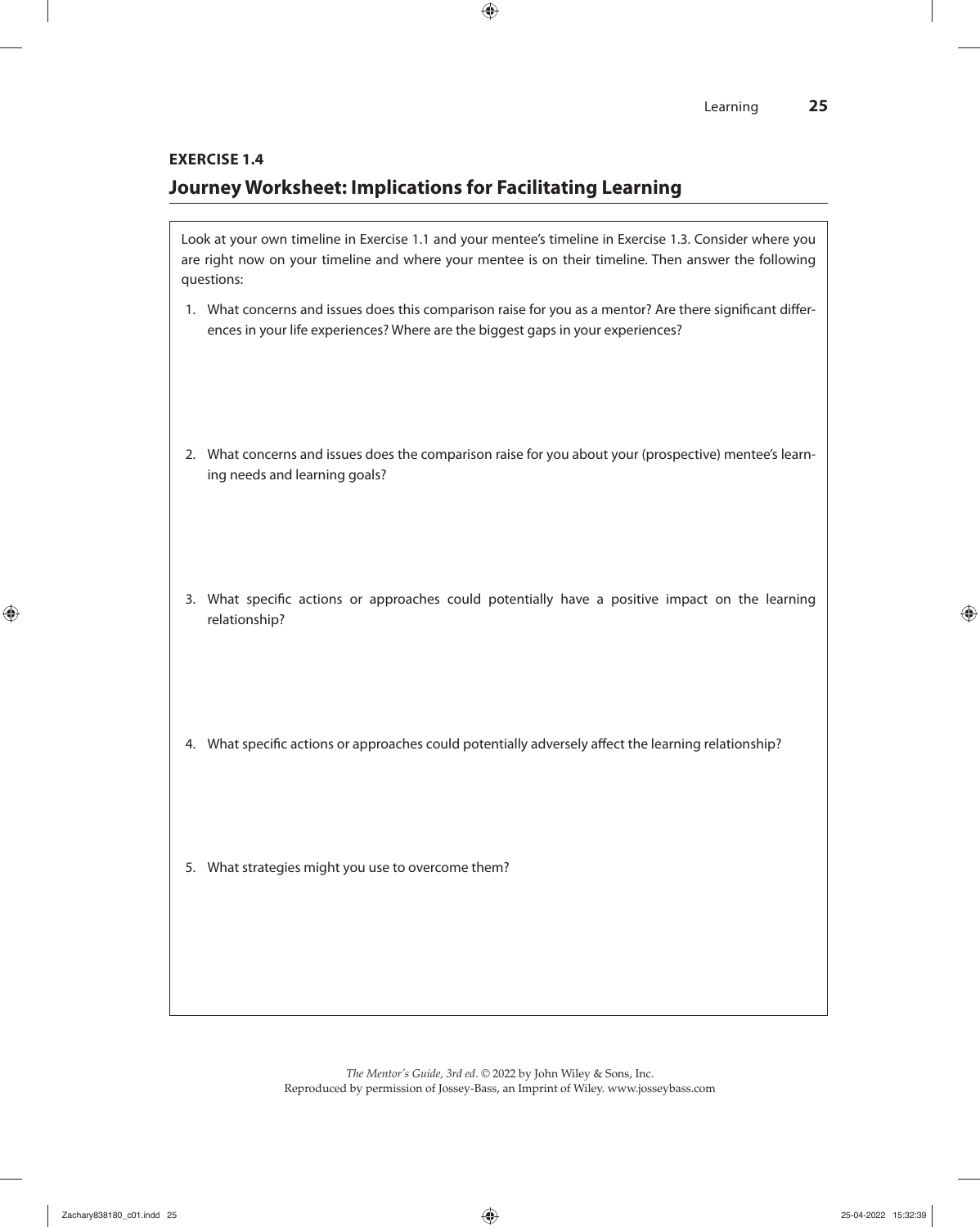Answer the reflection questions only after you have completed the first four items to your satisfaction. Assess the level of difficulty you experienced in addressing these questions.

⊕

Use this exercise as a reference point as you raise these same kinds of questions with your mentee. For example, if you experience difficulty in answering these questions, you can say authentically to a mentee, "Look, I know these questions are difficult to respond to. I ask myself the same kinds of questions, and frankly, it takes me a while to come up with answers that satisfy me. Still, I've found that really thinking about what I've learned from my personal experiences helps me improve my performance."

Here's how Angela incorporates reflection on experience into her work:

#### **Angela's Story**

Angela is a mentor in an online learning program. She has several student mentees and has found an effective way to help them reflect on their experiences. Whenever she works with her mentees on a practicum project, she advises them to write in their journals about their learning as it occurs. She encourages them to review their entries before starting the next project. At the end of each project, she encourages them to make another entry. And again, before beginning the next practicum project, she asks them to review all prior entries.

Getting to know a mentee does not mean knowing everything about that person. Rather, gaining a good sense about who this person is and what they bring to the learning relationship helps the mentor connect and facilitate a more meaningful learning experience. Listening well and asking thoughtful questions are often just enough to elicit the relevant information. Making notes at the end of each mentoring session about events, special people, or concerns your mentee has talked about is helpful. At the same time, identify specific points of connection for the next mentoring session. When you deeply understand the power of experience and reflection, you are better prepared to facilitate learning relationships.

# **Facilitating Adult Learning**

As a mentor, you need to be skilled at facilitating adult learning—engaging mentees as active participants in their own learning by encouraging selfreflection and self-authorship. In essence, you are creating conditions that enable mentees to learn.

Facilitation is rooted in Malcolm Knowles's principles of adult learning. According to Knowles, these practices promote effective facilitation:25

• Establish a climate conducive to learning.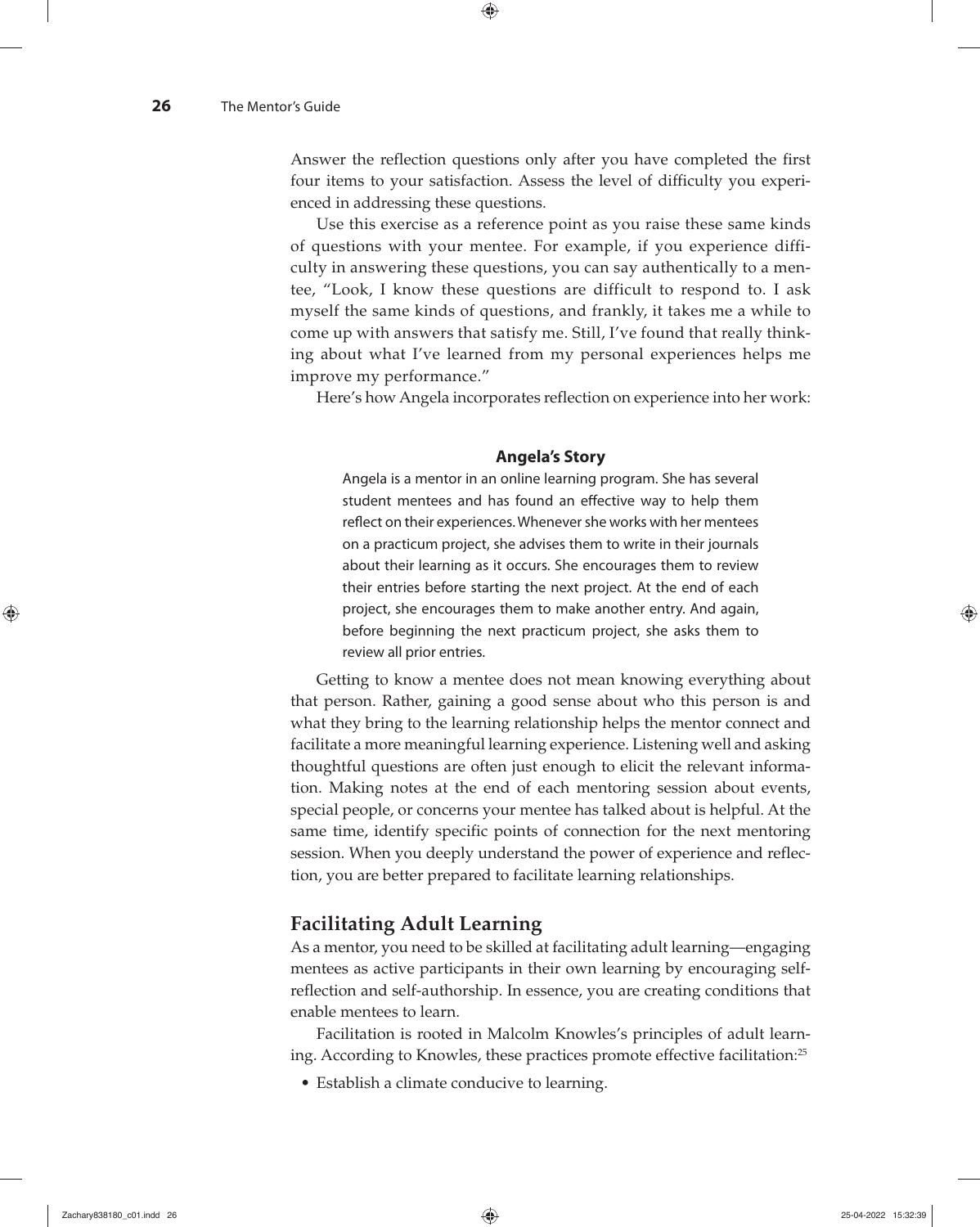#### **EXERCISE 1.5**

# **Reflecting on Your Experience**

This exercise offers the opportunity for a fresh perspective on how it feels to reflect on experience consciously and to learn from it. It will put you in touch with some experiences you have had that can assist you in facilitating your mentee's learning.

 $\bigoplus$ 

#### **Your Experience**

- 1. Working quickly, jot down bulleted responses or words that come to mind for these questions:
	- What lessons have you learned from your successes?
	- What lessons have you learned from your mistakes?
	- What dilemmas do you face daily?
	- What lessons have you learned from grappling with those dilemmas?
- 2. Let your answers sit for a while. Later, review your answers to see if they trigger additional responses. Then complete these questions:
	- What was it like to address these questions?
	- On a scale of 1 (very easy) to 5 (very difficult), how would you rate the level of difficulty?

Easy **Example 20** Easy **Example 20** Easy **Example 20** Easy **Example 20** Easy **Example 20** Easy **Example 20** Easy **Example 20** 1 2 3 4 5

3. What did you learn about yourself in going through this exercise?

Alternatively (or in addition), you may want to ask mentees to complete this exercise and discuss what the experience of reflecting on experience was like with them. In this way, you can position the learning, saying, "Part of learning is reflecting on experience; this will give you a preview of what that is like."

*The Mentor's Guide, 3rd ed*. © 2022 by John Wiley & Sons, Inc.

Reproduced by permission of Jossey-Bass, an Imprint of Wiley. www.josseybass.com

⊕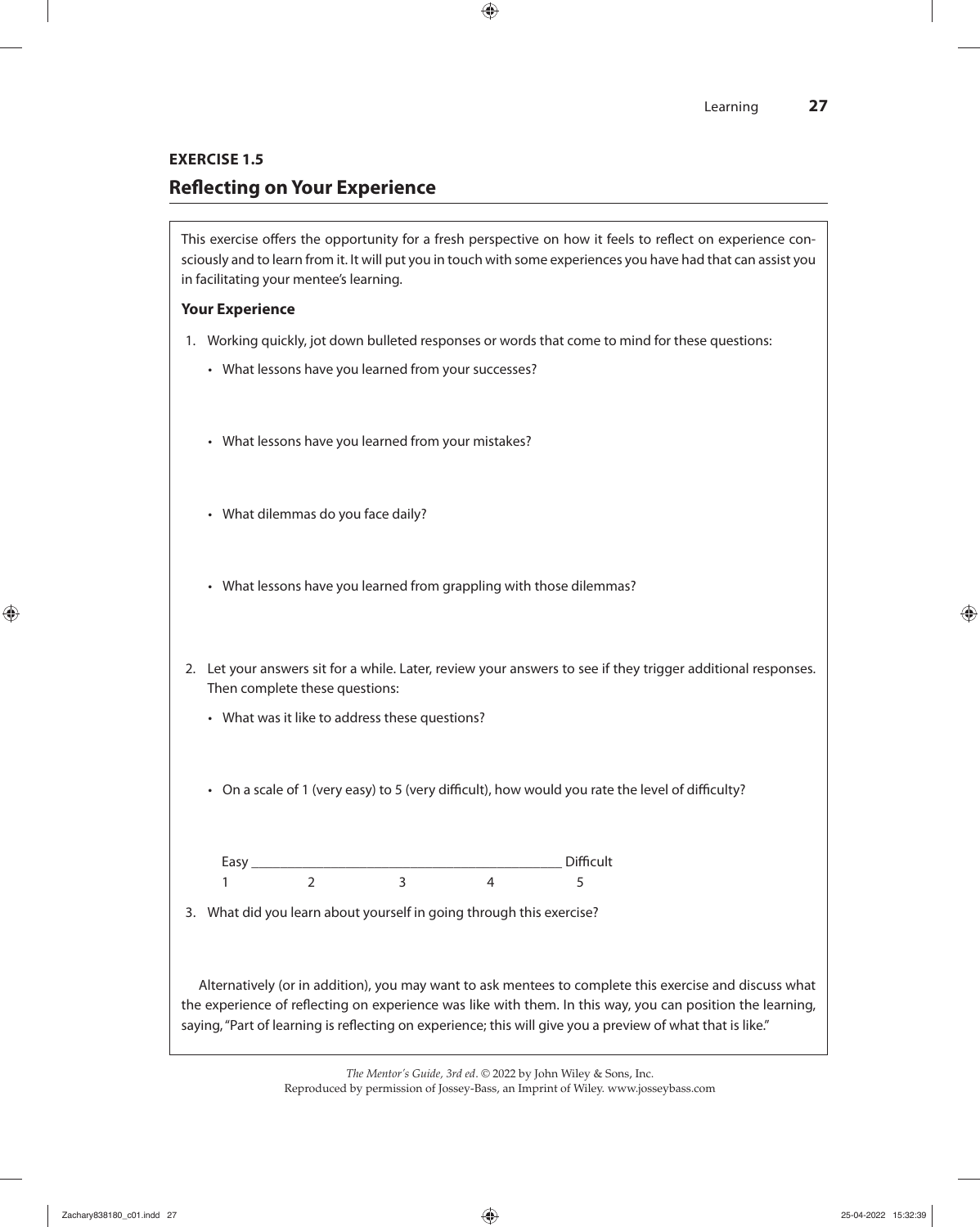• Involve learners in planning how and what they will learn.

⊕

- Encourage learners to formulate their own learning objectives.
- Encourage learners to identify and use a variety of resources to accomplish their objectives.
- Help learners implement and evaluate their learning.

"Facilitators of learning," as Brookfield put it, "see themselves as resources for learning, rather than as didactic instructors who have all the answers."26 You can facilitate learning in many ways, all the while listening, empowering, coaching, challenging, teaching, collaborating, aiding, assisting, supporting, expediting, easing, simplifying, advancing, and encouraging. The flow of your facilitation will always depend on the needs of the mentee. Some learners may need more support and direction to feel comfortable with the process, while others feel prepared and are ready to go to work immediately.

Exercise 1.6 will help you appreciate some of the complexities of learning facilitation and ways in which you will approach it with your mentees.

Mentoring is a process of becoming for both partners. Although we want to encourage mentees "to look, look again," we also need to be our own diligent observers of the process.

#### **What Mentors Gain**

Co-author Lisa wrote a poem entitled "Moving On" in 1991. Her words offer a glimpse into the additive and developmental possibilities that spring from a mentoring relationship.

> ... Along the way places and people planted seeds in my soul and in my spirit and added stones to the foundation I was trying to form ... I add them to who I used to be and begin to see where they belong within the person I am now.

The bottom line is that mentors benefit from mentoring just as much, if not more than, their mentoring partners. Mentors who focus on their development in the role gain personally and professionally from each relationship, "adding to the foundation they are trying to form."

### **Personal and Professional Satisfaction**

"When mentors have the opportunity to share their experience and wisdom and then see a mentee grow and develop into their potential, it is not only personally and professionally satisfying but also often a career

⊕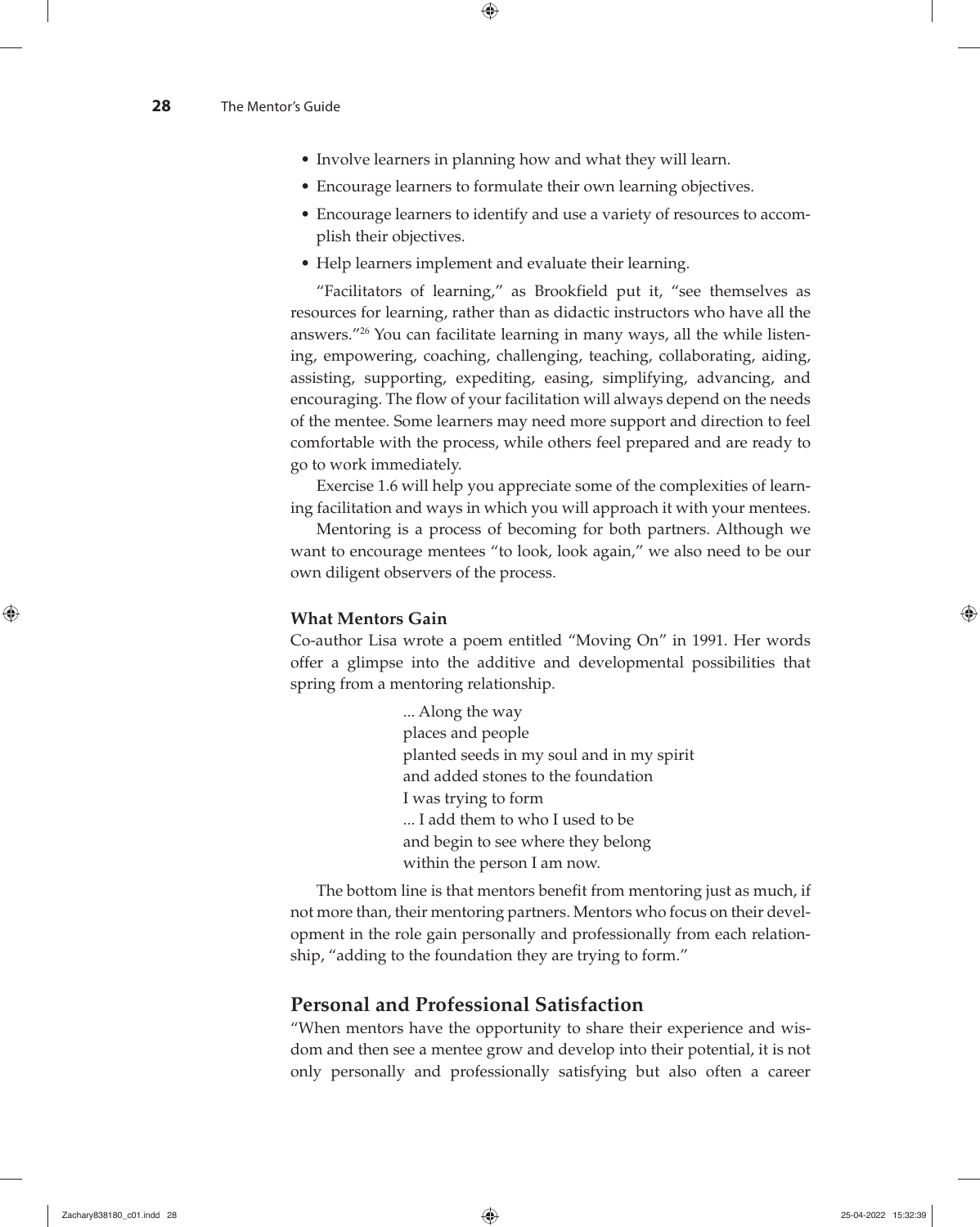# **EXERCISE 1.6 Reflecting on Facilitation**

Think about your experience in facilitating someone else's learning. Or recall an experience of someone you observed facilitating another person's learning. Now answer the following questions:

 $\bigoplus$ 

1. Describe an experience in which the goal was to facilitate someone else's learning.

- 2. What did you do? How did the learner react?
- 3. What factors affected the success or derailment of your efforts?
- 4. What metaphor best describes how that experience felt for you?
- 5. What, if anything, would you do differently in facilitating your mentee's learning?

*The Mentor's Guide, 3rd ed*. © 2022 by John Wiley & Sons, Inc. Reproduced by permission of Jossey-Bass, an Imprint of Wiley. www.josseybass.com

 $\bigcirc$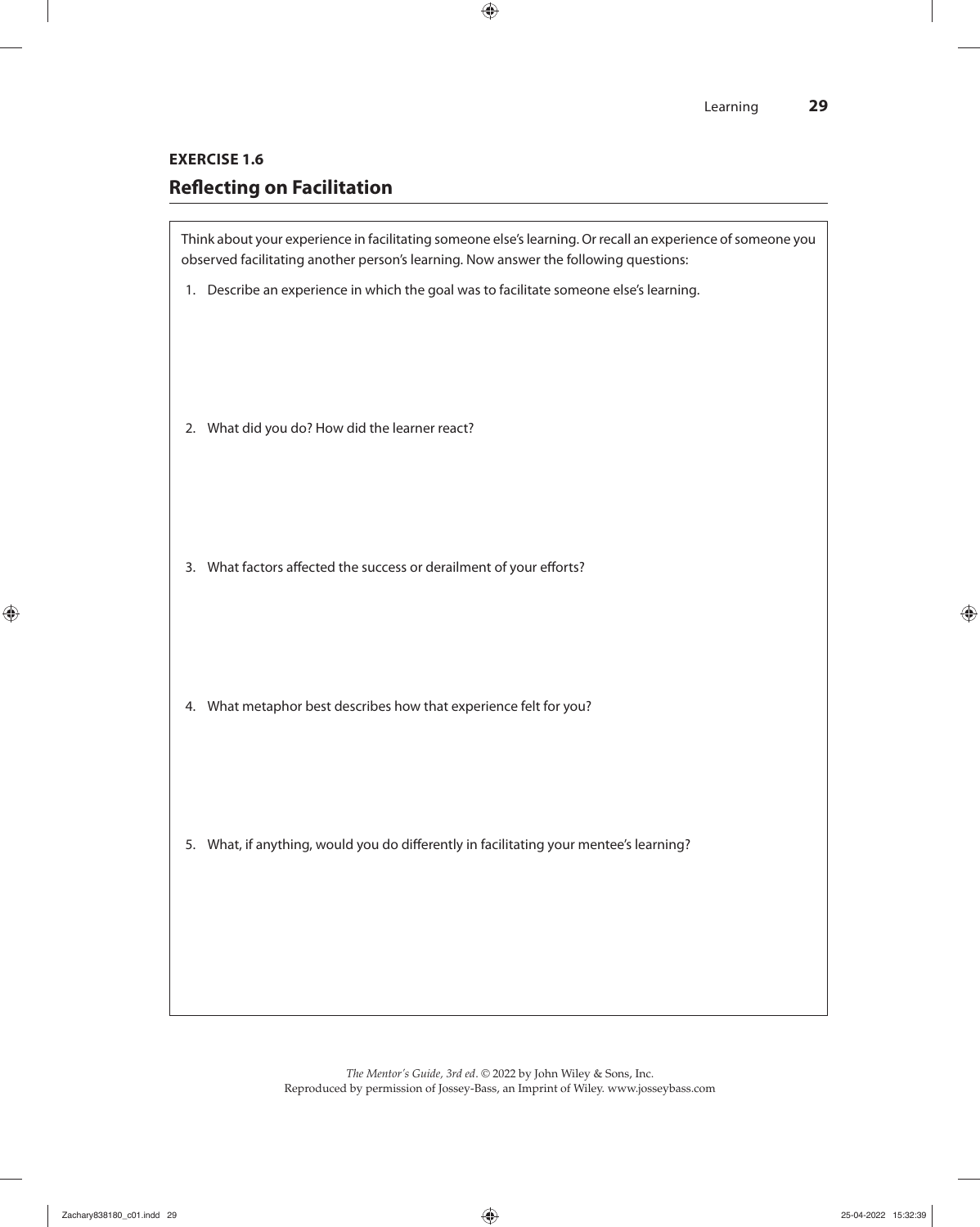highlight."<sup>27</sup> Their satisfaction emanates from observing their mentees thinking, self-awareness, and self-confidence grow.

⊕

#### **Leadership Development**

Mentoring is not optional for leaders. It is a professional responsibility and therefore a leadership competency. According to one study, "the more mentors provided mentoring support, the more they saw themselves as leaders (gained leader identity) and the more confident they became in leading a project (gained leader self-efficacy)."28 "For mentors, a mentoring relationship can demand more advanced communication skills and push them to a higher level."29

#### **Learning**

The mentors we work with at the Center for Mentoring Excellence consistently report how much they learn from their mentees. Exposure to new and diverse perspectives—generational and cultural—enlarges their thinking and offers up fresh thinking. In addition, mentoring heightens their awareness, familiarity, and sensitivity to new terminology, blind spots, and different perspectives.

Mentors tell us they have learned about operations, best practices, issues, and people in other parts of their organizations. They may never have been exposed to these practices and innovations before because they are relatively new or are situated in a different silo of the company.

While mentoring can turbocharge your thinking, it also offers an opportunity to re-engage with ideas and practices in new ways.

### **Increased Self-Awareness**

One mentor told us, "I'd like a redo. After completing a full year of mentoring with my mentee, I want to go back and apologize to other people I've mentored. I realize now that I was asleep at the wheel and just going through the motions. I could have brought so much more to my mentoring relationship by just letting my curiosity inspire me to ask better questions."

Those who are new to mentoring are often surprised by their growing self-awareness. While they have assumed leadership positions and power within the organization, they haven't really taken the time to be reflective and grow in the role of mentor. When they did, they became more effective mentors.

#### **Strengthened Relationships**

The relationship skills mentors build through mentoring are invaluable. In addition to expanding their networks, mentors often find personal and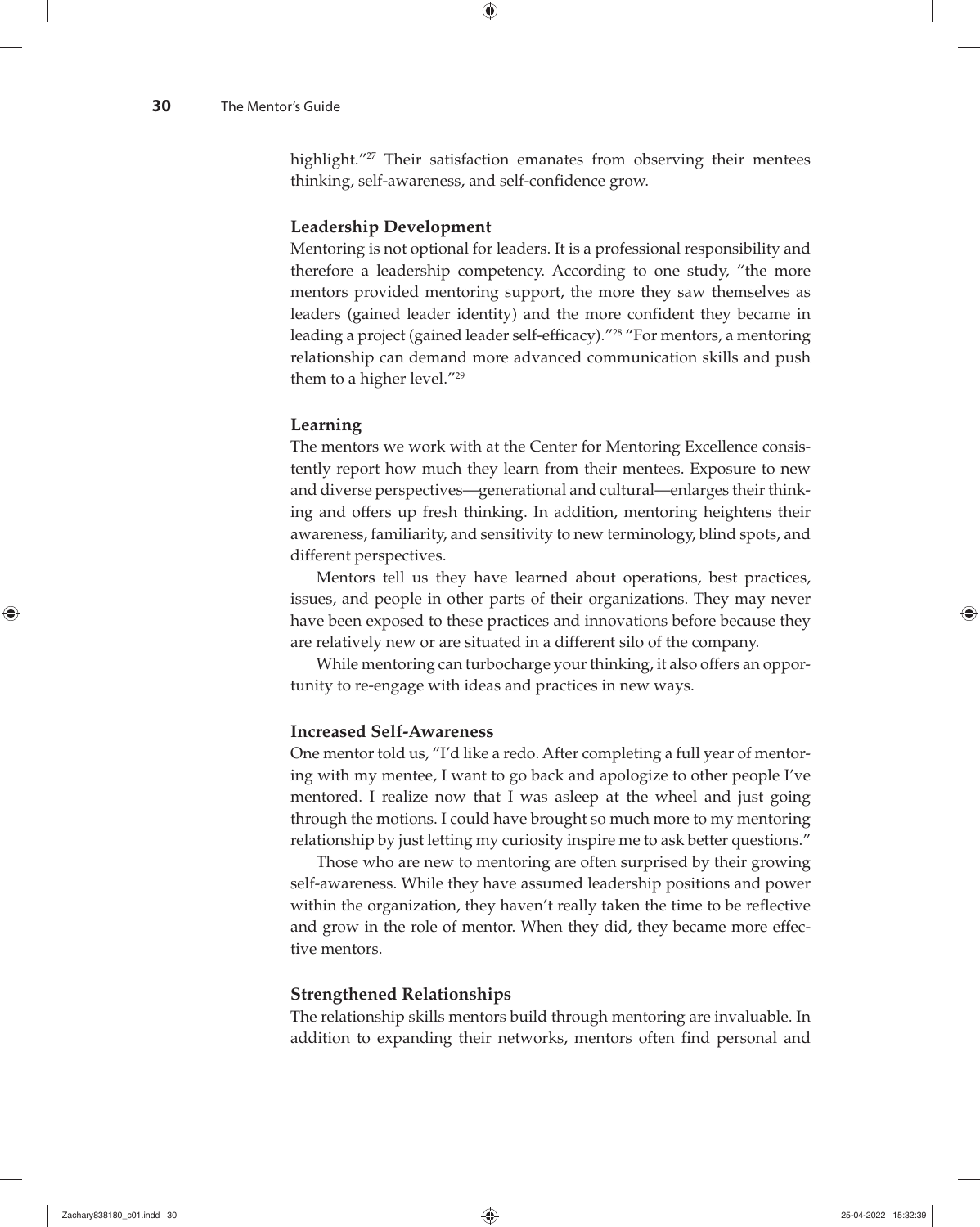professional relationships are enhanced because their skills at building, maintaining, and growing relationships are highly transferable. When you do the work and build the relationship the payoff is huge. What could be more desirable than a meaningful relationship?

#### **New Energy and Re-engagement**

 $\bigoplus$ 

Mentors often find that mentoring keeps them sharp and at the top of their game. For some, it recharges and re-energizes them to re-engage with their work and their colleagues on a different plane.

When your work is solidly grounded in principles and practices of adult learning, you and your mentee can be co-learners who both benefit and grow from the relationship.

The two chapters in Part One will broaden your understanding of the learning process by exploring the role of context and its influence in the mentoring process.

 $\bigcirc$ 

♠